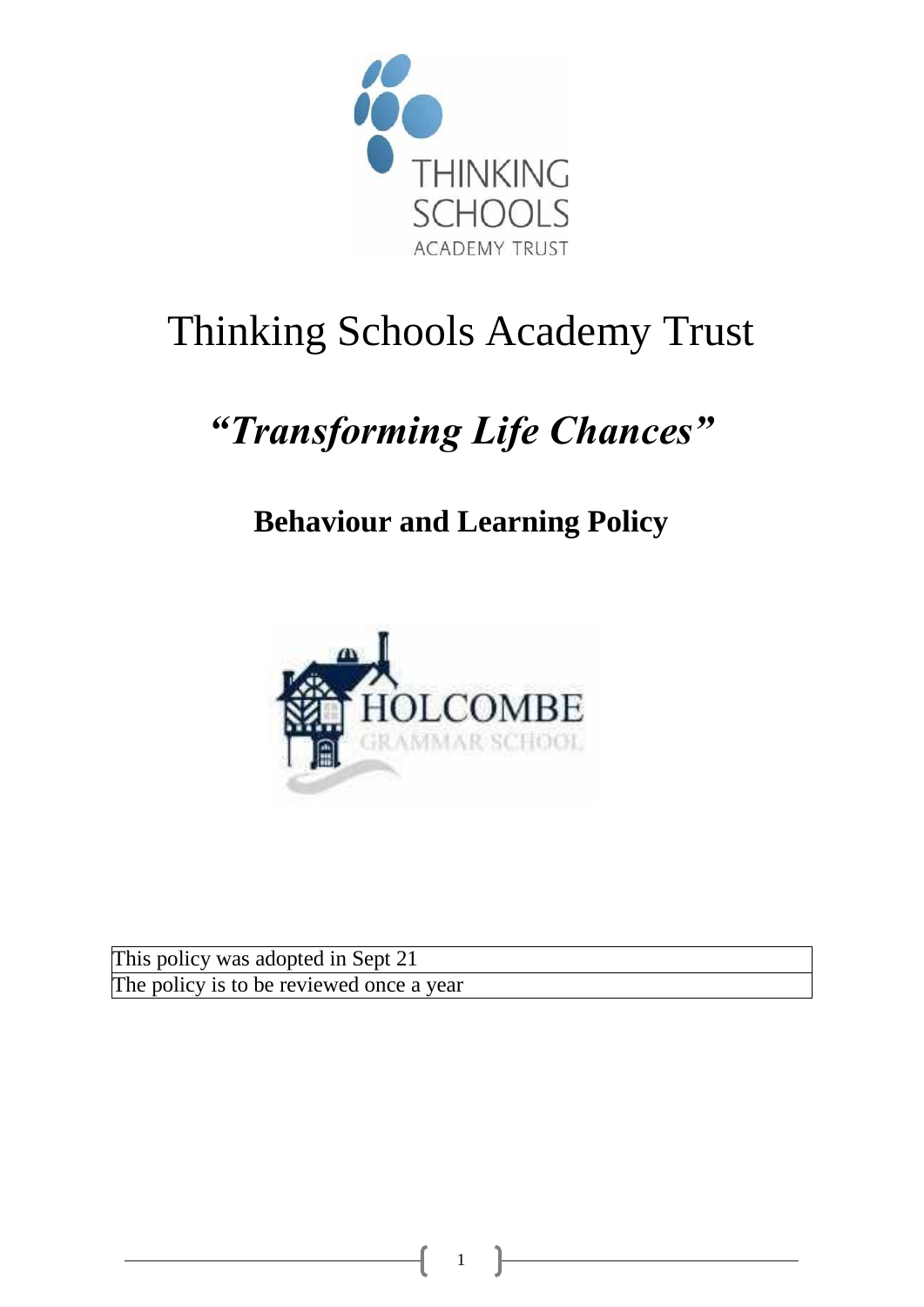# **Contents**

| <b>General Principles</b>                                                                                                                                      | $\overline{3}$ |
|----------------------------------------------------------------------------------------------------------------------------------------------------------------|----------------|
| <b>Expectations</b><br>2.<br><u> 1989 - Johann Stoff, deutscher Stoffen und der Stoffen und der Stoffen und der Stoffen und der Stoffen und der</u>            | 5              |
| 3.<br>Rewards<br><u> 1989 - Johann Stoff, deutscher Stoff, der Stoff, der Stoff, der Stoff, der Stoff, der Stoff, der Stoff, der S</u>                         | 6              |
| Sanctions and Processes<br>4.<br><u> 1989 - Johann Stoff, deutscher Stoffen und der Stoffen und der Stoffen und der Stoffen und der Stoffen und der</u>        | 7              |
| Appendix A: Positive Behaviour Management Strategies Appendix A: Positive Behaviour Management Strategies                                                      | 11             |
| Appendix B: Bullying and Harassment, including Cyberbullying                                                                                                   | <u>14</u>      |
| <b>Appendix C: Sanction Guidance Matrix</b><br><u> 1989 - Johann Stein, fransk politiker (d. 1989)</u>                                                         | <u>18</u>      |
| Appendix D: In class low level misbehaviour flow map<br><u> 1989 - Johann Stein, mars an deus Amerikaansk kommunister (</u>                                    | <u>20</u>      |
| Appendix E: Out of class low level misbehaviour flow map                                                                                                       | <u>21</u>      |
| Appendix F: Detention System                                                                                                                                   | 22             |
| Appendix G: Homework <b>Example 2018</b>                                                                                                                       | <u>24</u>      |
| Appendix H: Exclusions                                                                                                                                         | 25             |
| Appendix I: Reports                                                                                                                                            | 27             |
| <b>Appendix J: Non-permitted Items</b><br><u> 1989 - Johann John Stone, markin film yn y brening yn y brening yn y brening yn y brening y brening yn y bre</u> | <u>28</u>      |
| Appendix K: Positive Handling                                                                                                                                  | 30             |

2

ſ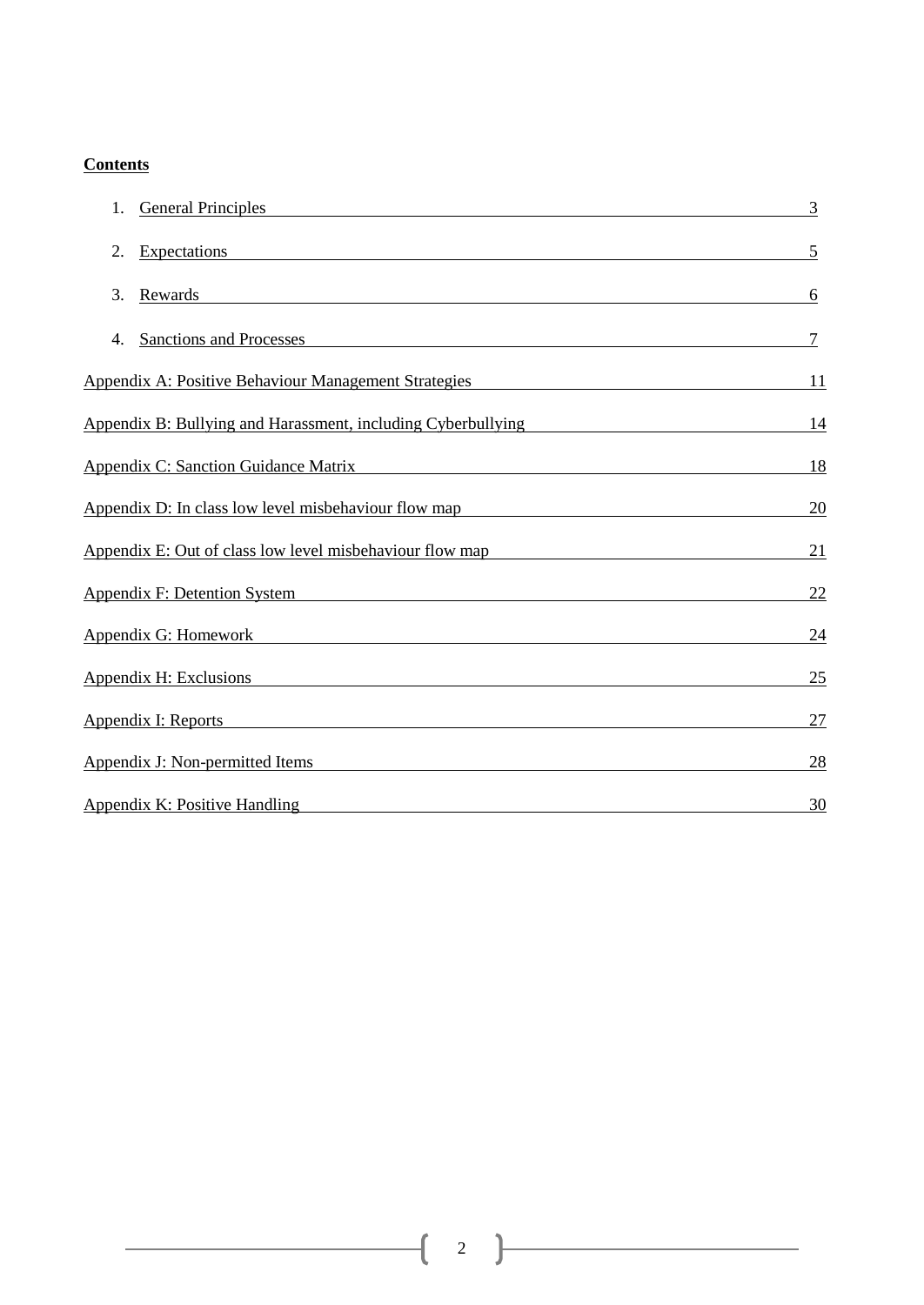#### **General Principles**

Holcombe Grammar School is committed to creativity, community and cognition. The academy emphasises certain character habits to meet this aim.

#### **Mastery**

- We should all aim to develop intellectual habits, such as curiosity, to ensure we are always striving to develop our understanding of new topics.
- We should all aim to develop moral habits, such as honesty and integrity, to master our own actions and behaviours.

#### **Endeavour**

- We should all aim to develop performance habits, such as perseverance to ensure we are always striving to work to the best of our ability. Poor effort or lack of homework will be viewed as behaviour issues. (See Appendix G)
- We should all aim to develop civic habits, such as community awareness and volunteering to direct our actions towards positive outcomes.

#### **Thinking**

• We should all aim to exercise intellectual habits such as reflection and creativity to react critically to information and the world around us.

Through promoting these character traits, the academy aims to create a calm and positive environment where the rights of all students and staff can be realised. This policy in particular aims to support the following rights of the child:

- **Article 2: Non-discrimination**: All members of the academy community should treat each other fairly and respectfully.
- **Article 6: Full development**: All members of the academy community should apply themselves fully to their work and learning and allow others around them to do the same. Sanctions should be developmental – allowing those involved to reflect, learn and adjust.
- **Article 19: Protection from Harm**: All members of the academy community should refrain from any actions which harm themselves or those around them.
- **Article 28: Education**: All students have the right to be supported in their education and treated with dignity. Any sanction should be applied individually.

The academy's positive expectations of students place a strong emphasis on encouragement and of expecting positive and co-operative behaviour, and as such the co-operation of parents will be sought to modify poor behaviour. The academy strongly believes in a restorative approach as a means of encouraging positive behaviours.

#### **Treating all students with dignity**

No student should be humiliated for their behaviour, instead they should be politely reminded of expectations and sanctioned calmly if necessary.

Wherever possible, students should not be subjected to mass or whole class punishments as a result of poor behaviour of an individual – these will often result in students being punished who have met expectations.

#### **Students conduct outside the academy gates**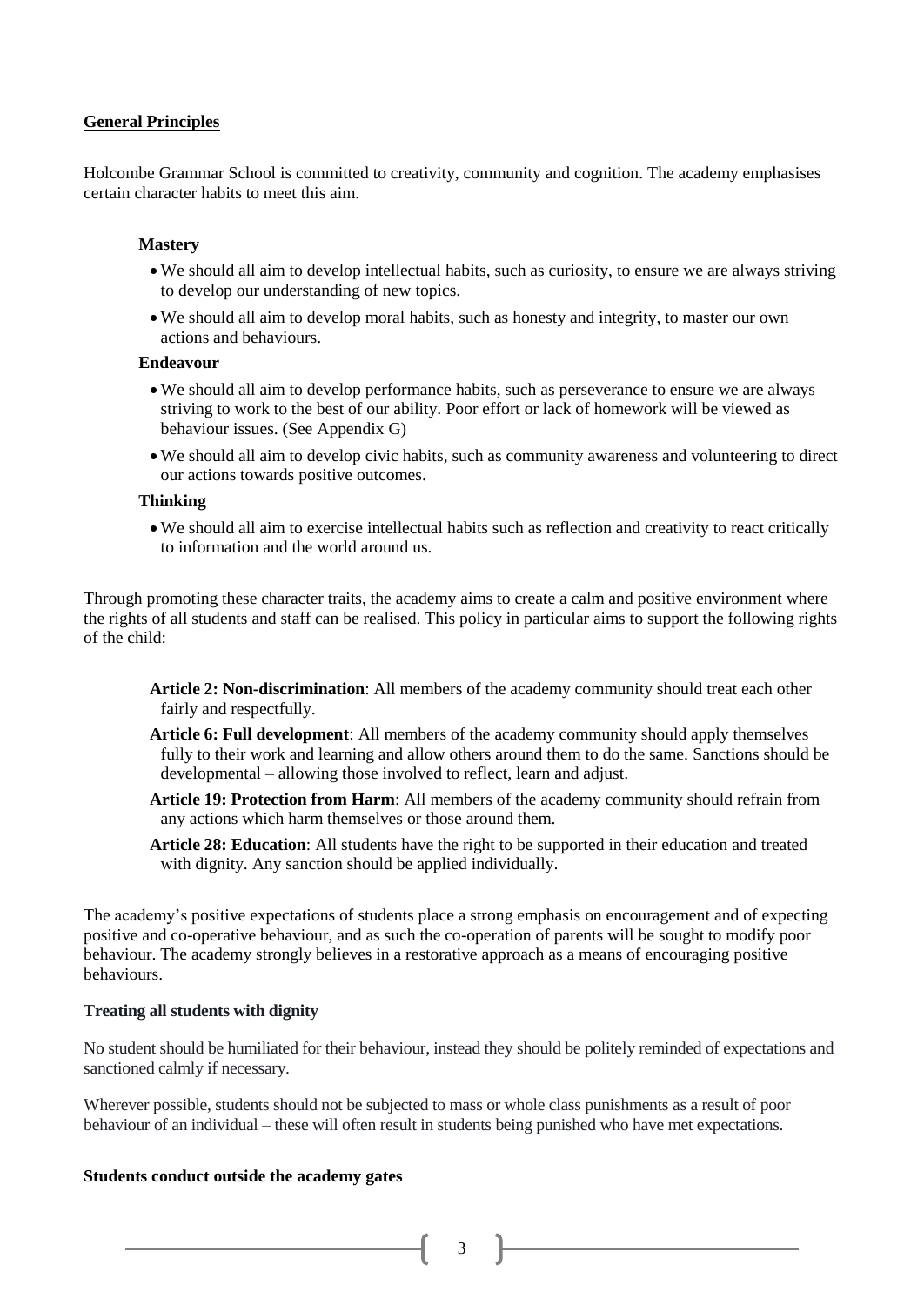Holcombe Grammar School has the power to discipline students for misbehaving outside of the academy premises whilst travelling to and from the academy and wearing school uniform. Any form of inappropriate behaviour which could adversely affect the reputation of the academy will result in an appropriate sanction being issued as outlined in this policy.

This policy aims to produce a consistent academy response to any bullying incidents that may occur. It should be read in conjunction with the following policies and procedures:

- Attendance Policy
- CCTV Policy
- Child Protection and Safeguarding Policy(which contains the Peer on Peer abuse framework)
- Equality Policy
- Exclusion from School Policy
- Holcombe Grammar School Uniform Guidance
- IT Acceptable use Policy
- Mobile Device Policy
- SEN Policy

This policy is also compliant with:

- Keeping Children Safe in Education 2021
- Equality Act, 2010
- SEND Code of Practice 2015: 0 to 25 years
- Convention on the Rights of the Child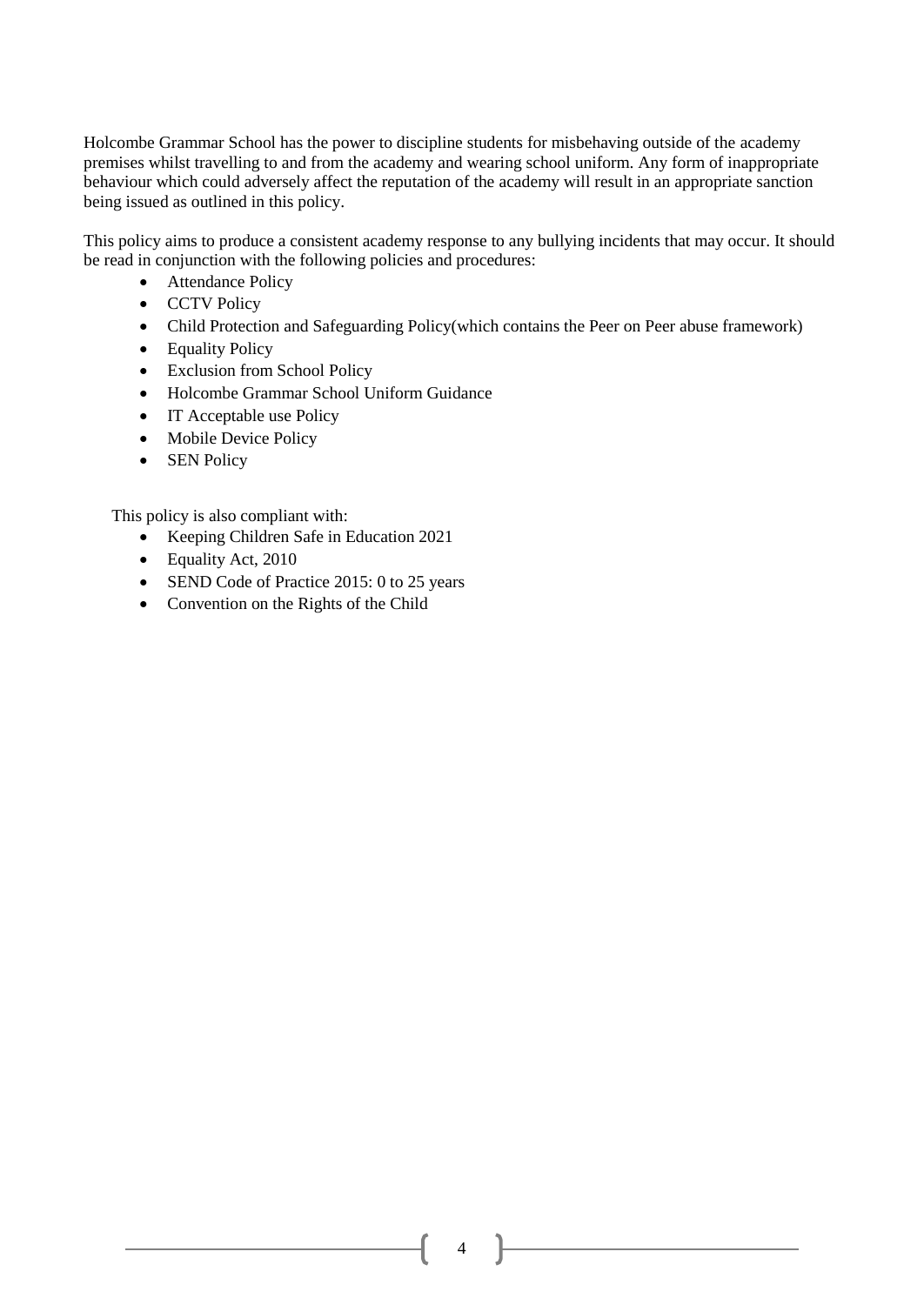# **Expectations**:

#### **Students will:**

- Abide by the home/school agreement.
- Show respect for and cooperate with all members of the academy and wider community and its policy.
- Apply themselves fully to their learning, including being fully equipped and prepared for lessons.
- Complete tasks as directed by staff, first time.
- Aim to develop the virtues of Mastery, Endeavour and Thinking.
- Respect the rights of those around them, including treating everyone equally.
- Be polite, courteous and respectful of those around them, including showing tolerance to those they disagree with.
- Report any incidents of discrimination, disruption, violence, bullying or any form of unpleasant behaviour. (see Appendix B for details on bullying and harassment)
- Treat's academy facilities and buildings carefully and with respect, follow academy building regulations for health and safety.
- Take responsibility for their own behaviour and be socially responsible inside and outside of the academy.
- Wear the correct uniform at all times during, to and from the school day in accordance with uniform expectation.
- Arrive punctually (8:30) to school and all lessons, moving around the site calmly and quietly.
- Refrain from bringing banned items into school. (See Appendix J)

#### **Staff will:**

- Maintain high standards for learning and behaviour, by applying principles of positive behaviour management (see appendix A).
- Teach and model appropriate behaviour and high standards of attendance and punctuality.
- Delivery high quality, challenging and engaging lessons.
- Remain vigilant to reward Mastery, Endeavour, Thinking and positive behaviour.
- Act to respect and uphold the rights of children.
- Fairly apply rewards and sanctions to student behaviour.
- Record and monitor the behaviour of students within their care on behaviourwatch.
- Communicate with other staff and parents/carers regarding individual students and their learning, behaviour and achievement.
- Encourage students to be socially responsible both inside and outside of the academy.
- Avoid group sanctions wherever possible.
- Only use positive handling where absolutely necessary. (See Appendix K)

# **Parents/Carers will:**

- Support academy rules and policies.
- Encourage their child to develop the virtues of Mastery, Endeavour and Thinking.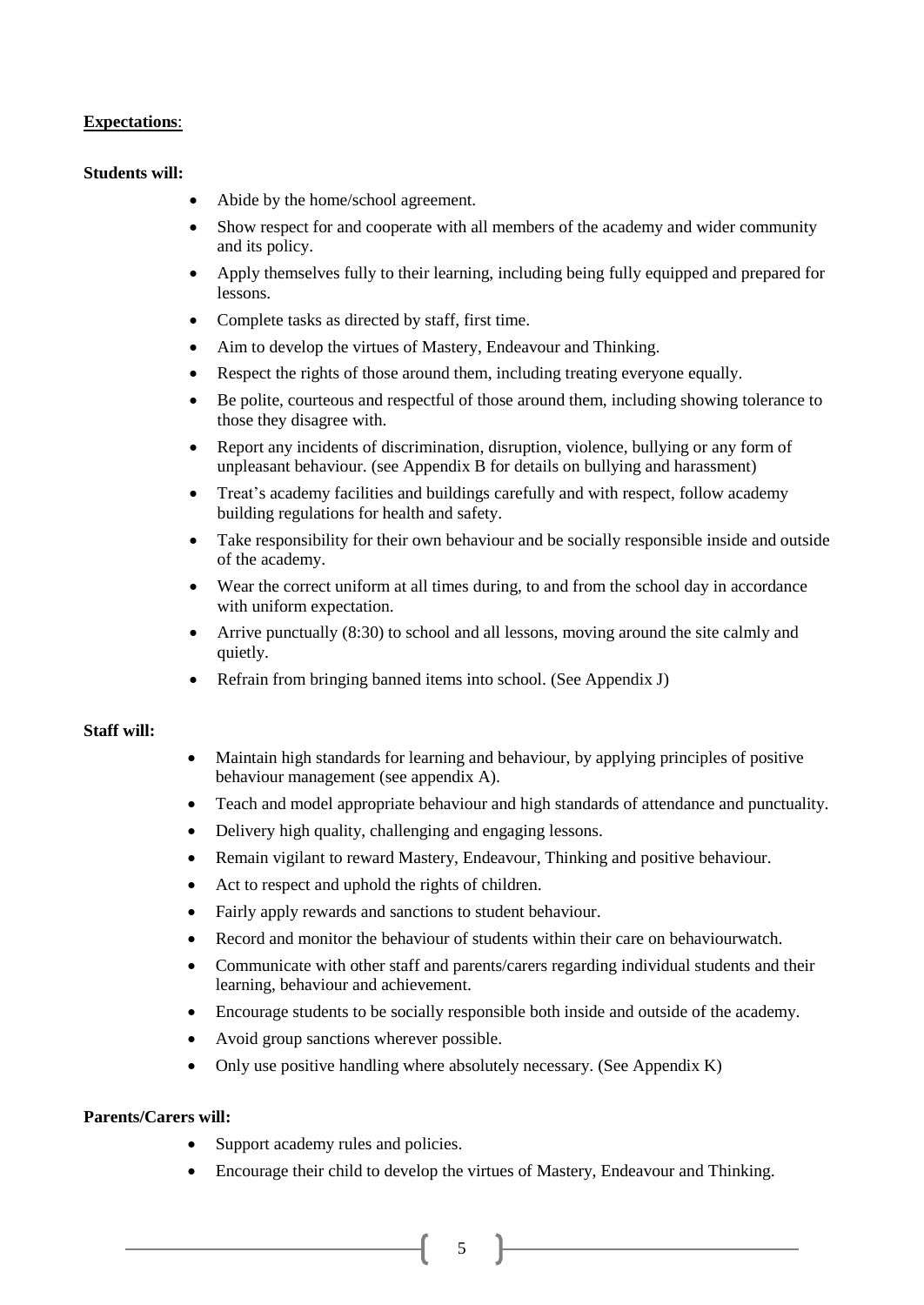- Encourage their child to make the best of opportunities.
- Work with the academy to promote a culture of academic and behavioural excellence.
- Liaise calmly and positively with the academy to address any concerns.
- Take responsibility for the behaviour of their child, both inside the academy and in the wider community.

#### **Governors will:**

- Support the academy in implementing this policy, including sitting on appeals panels if necessary.
- Review this policy regularly.
- Monitor the implementation of the policy.

#### **The Principal will:**

- Ensure that the academy behaviour policy is implemented, and to ensure that all staff (both teaching and non-teaching) are aware of the academy policy, and know how to respond effectively to positive and negative behaviours.
- Ensure that all children are educated concerning discrimination and bullying, and that it is understood to be unacceptable behaviour in the academy.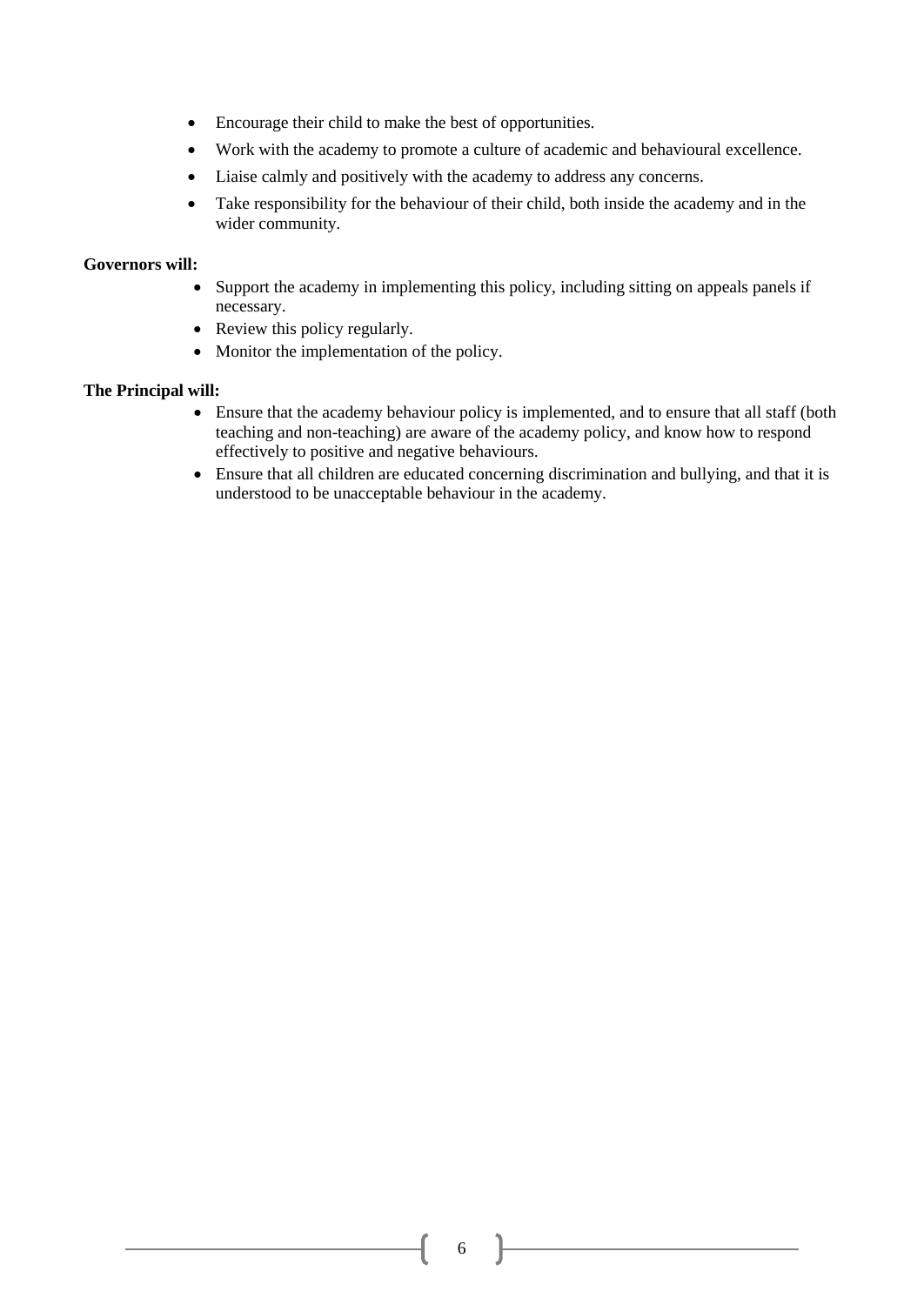# **Rewards:**

At Holcombe Grammar School, we encourage the development of habitual positive actions. To support students in this, we spend time explicitly teaching positive habits of mind, such as applying critical thinking, clear revision techniques and positive moral and civic virtues. As well as enabling our students to understand positive virtues, we are aware the practice of virtuous behaviour is necessary to form habits.

To support virtue practice, we provide extrinsic motivation through the use of various reward systems. These include:

- Reward points can be issued on Behaviourwatch for meeting or exceeding expectations in class.
	- o Students will start each day with 6 reward points, for each lesson and registration. This underlines our expectation that our students will generally choose to do the right thing. This ensures that students who quietly meet expectations are rewarded for their positive choices.
- Reward points can be added to student cards for meeting or exceeding expectations out of class. These can be issued by any staff or school captains.
	- o Student record cards can be cashed in with form tutors to gain 5 reward points when full of reward comments. Any negative comments on the card will detract from the amount of points awarded. A new card will be issued.
- Reward points can be used to access items from the school shop.
	- o The school shop will contain general stationery items, as well as appropriate items requested by the school council, such as footballs and packs of cards.
- Reward badges and certificates issued by Heads of Year.
- Public recognition of success through assemblies and social media.
- Contact home to praise successes.
- Other significant awards for endeavour and success throughout the year.

All rewards will be regularly reviewed for appropriateness by the school council, with SLT considering requests for rewards to be changed to ensure rewards are meaningful and student opinions are taken seriously.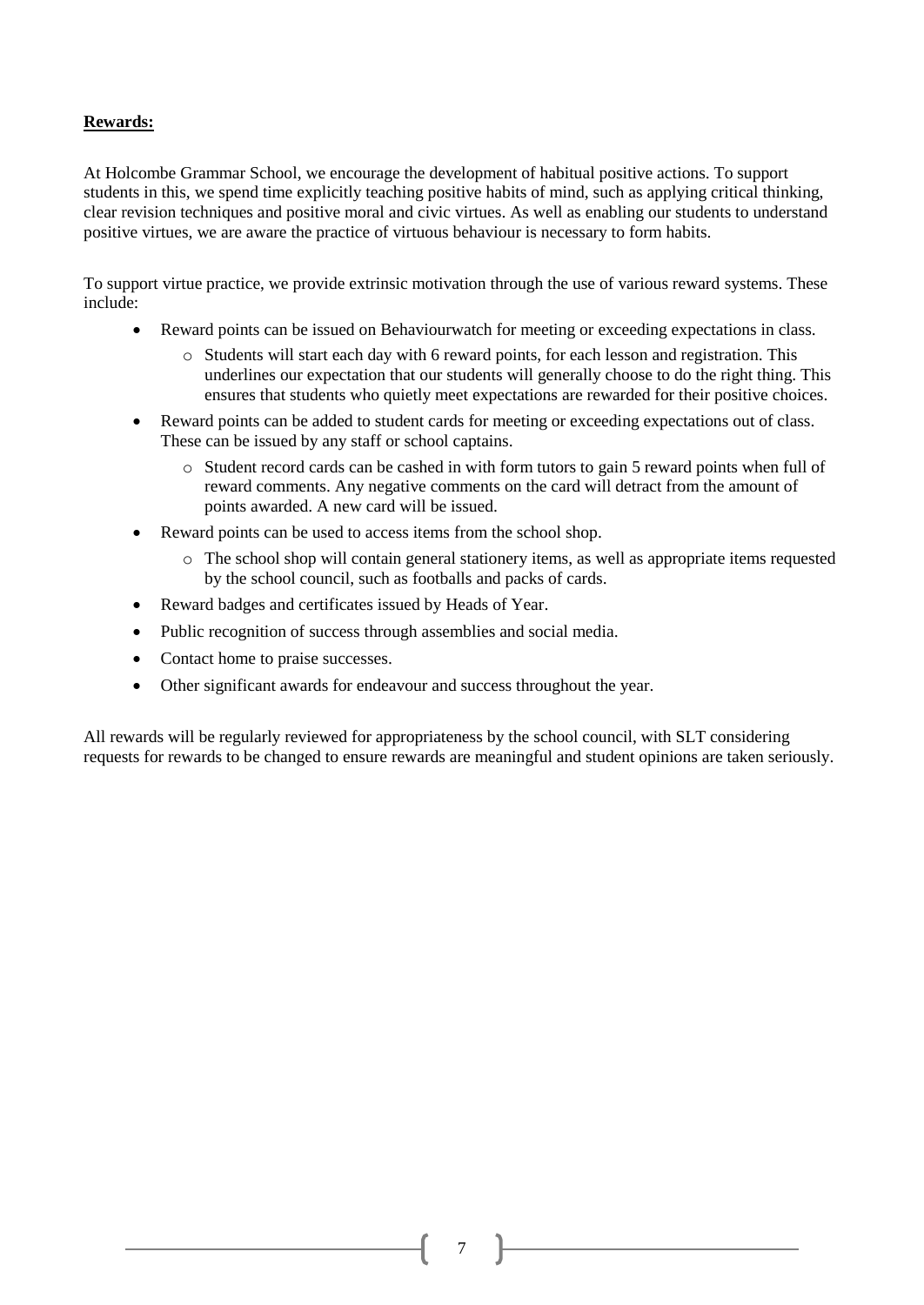#### **Sanctions and Processes**

#### **Principles of Sanctions**

Individual Sanctions - All incidents at the academy should be dealt with whilst maintaining dignity in treatment of all students. Therefore, sanctions will be applied on an individual basis, taking into account the student's individual circumstances and those surrounding the incident. As a result, different sanctions and support may be put in place for different students based upon their needs.

Reconciliation and Growth - Sanctions, whilst acting as a deterrent, should also be used to clarify expectations and move the situation forward so there is no repeat. Students will be asked to complete reflection exercises during detentions. This allows students the opportunity to reflect on their actions, consider their impulsivity and to identify strategies to ensure the undesirable behaviour is not repeated. Sanctions should also only be applied if expectations have been made clear, excepting extreme circumstances. (See Appendix C). Where there are ongoing concerns about future behaviour, students will be placed on report to monitor their behaviour and promote ongoing dialogue to improve. (See Appendix I)

Reasonable adjustments – Staff should apply professional judgement in sanctioning students, taking account of individual circumstances, including SEN and pastoral information available at the time.

# **Applying Sanctions In class (see Appendix D for flowmap):**

Where students fail to meet academy expectations, staff will follow the following procedure:

#### **First Strike**

Remind the student of our expectations, noting their name on the board

This helps students understand our expectations, as well as giving them a chance to reflect on their behaviour.

If behaviour below expectations continues, then:

#### **Second Strike**

Warn the student that a sanction will follow if they continue to fail to meet expectations, tick by their name on the board. (See examples in Appendices C and D)

If appropriate, ask student to step outside for brief one-to-one conversation to ensure student understands expectations.

This allows students a last chance to change their behaviour without sanction, accepting that we all need space to develop better habits.

If behaviour below expectations continues, then:

#### **Third Strike**

Apply sanction warned about, ticking a second time by their name on the board.

If appropriate, the student should be moved within the class.

A 10-20 minute detention should be issued to the student, and this should be recorded on Behaviourwatch. This will also carry a negative cost to reward points. This detention could be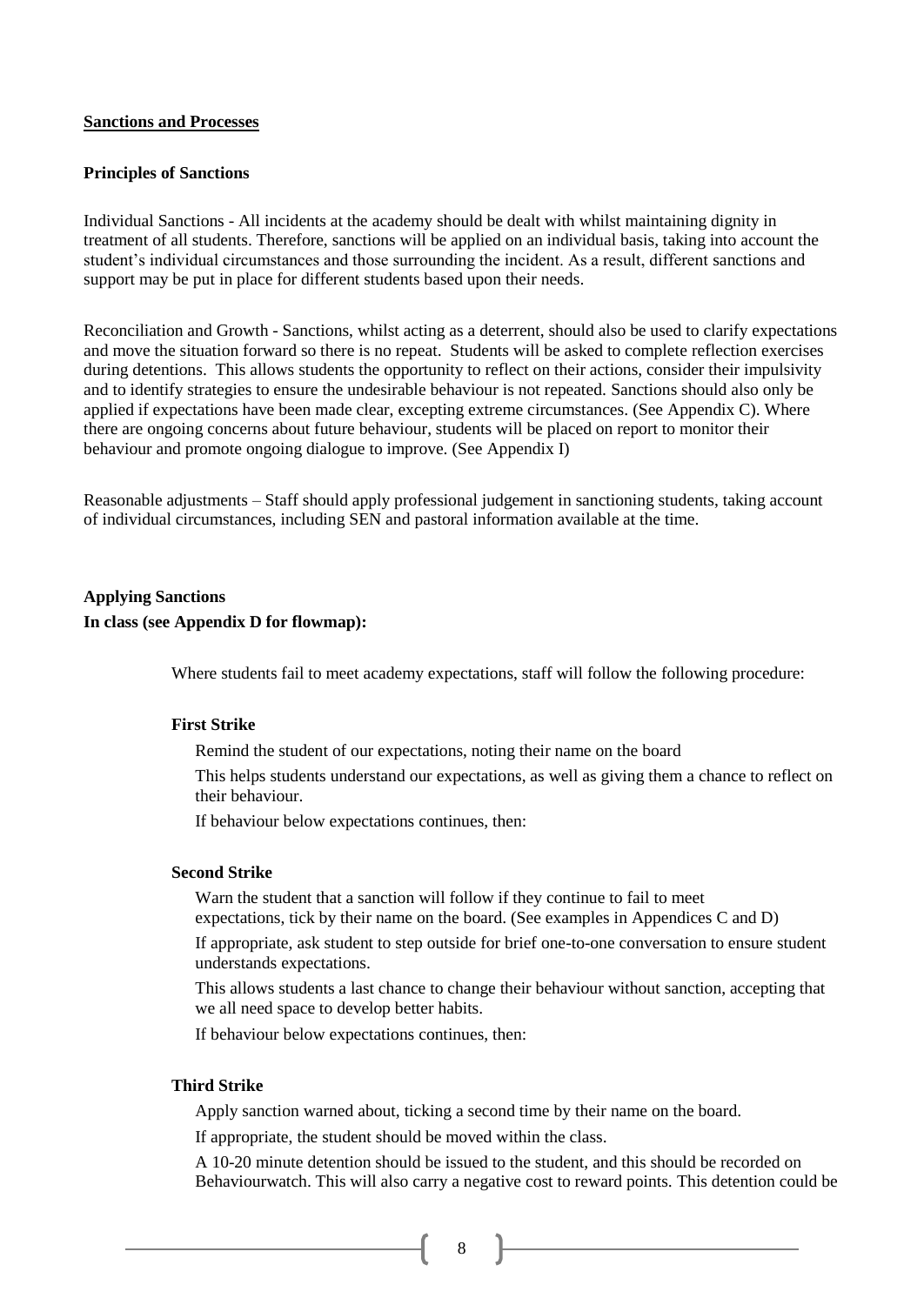at break, lunch or after school, and completed by the member of staff issuing the detention. (See Appendix F)

If behaviour below expectations continues, then:

#### **Park** the student out of the lesson

Where possible, students should be parked within departments, either with an available member of staff or into another lesson. If needed, members of staff 'oncall' can assist in this process and can be requested through Behaviourwatch.

If the student's behaviour is more severe or they continue to persistently disrupt learning after this, they will be placed in 'The Bridge'. Work should be supplied if a student is removed from the lesson.

Being parked from a lesson will incur a school detention set for the next day for 30 minutes.

If a student is parked from a second lesson during the same day, they will remain in 'The Bridge' for the rest of the day.

Any student placed in detention will have the opportunity to reflect on their behaviour and how to act differently in the future.

Issuing staff will attend all detentions to discuss behaviour habits and expectations.

Any warning given to a student should be recorded on the board.

A student can be parked early in the lesson if necessary. This will enable good quality of teaching and learning to be delivered without distraction of managing low-level disruption.

Students are expected to listen to staff instructions and explanations in silence. Students are expected to fully engage in their work, producing outcomes to a sufficient standard as determined by staff. If these do not happen then the three strikes then park process is used.

A student can be parked immediately if there is a serious breach of the academy's expected standards of behaviour. For guidance, please see Appendix C.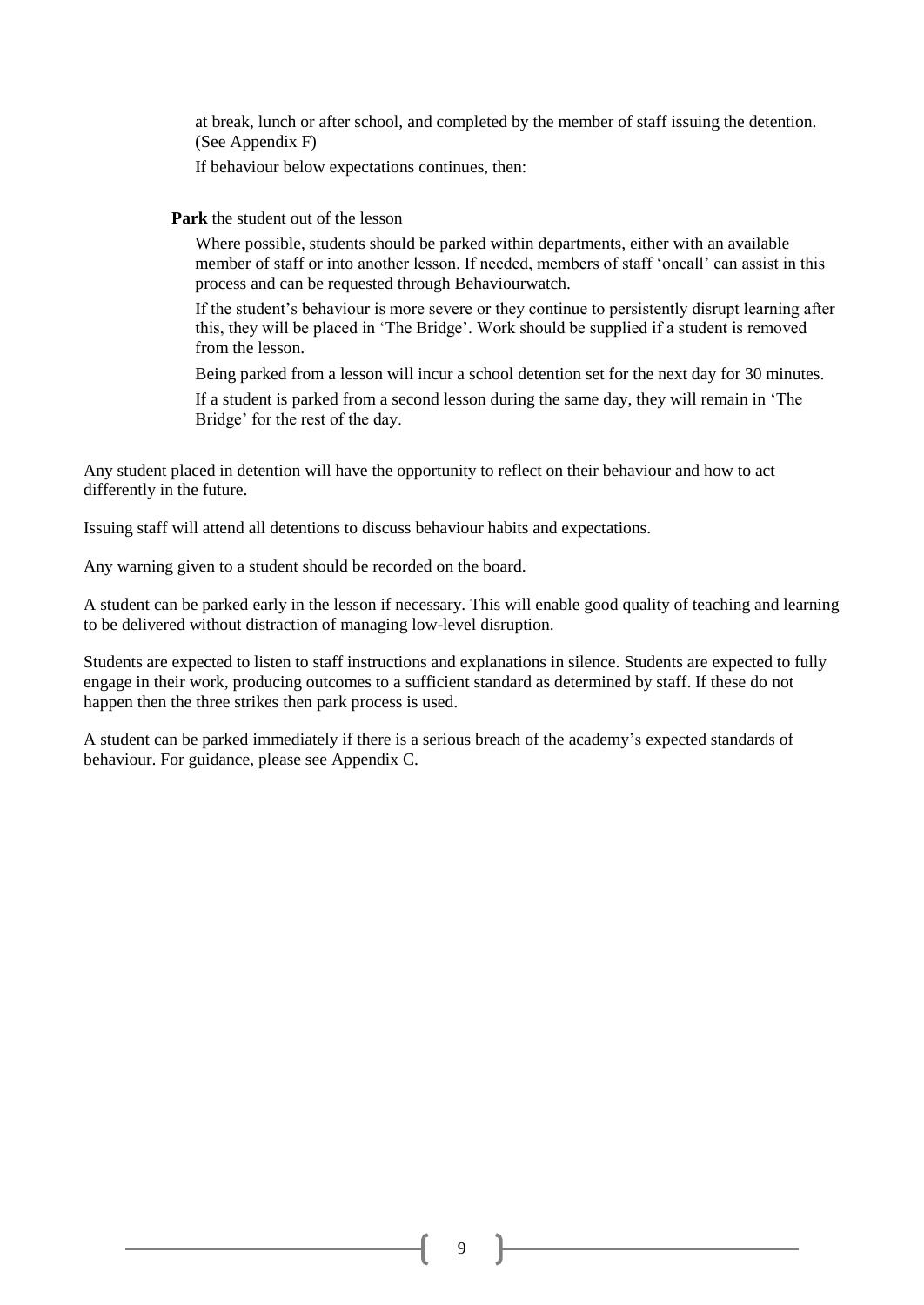#### **Out of class (See Appendix E for flowmap):**

Students will carry sanction/reward cards on them, which can be used to record positive and undesirable behaviours around the site. On a fifth negative comment noted, 5 negative points will be added to the student's total. Any positive comments recorded on the card will be deducted from the amount of points lost. Failure to produce a reward/sanction card when sanctions are being applied will result in 5 points being deducted from the student's total and a detention being set.

Reward/Sanction cards may be used to note incidents such as, but not limited to: poor attitude, uniform infractions or boisterous behaviour.

Should an incident occur outside of class, staff should follow the following process:

#### **Mark Card**

Note on the student's card how they are failing to meet expectation.

Explain to the student what behaviour expectation is not being met

If behaviour below expectations continues, then:

**Warn** the student that a further sanction will follow if they continue to fail to meet expectations.

This allows students a last chance to change their behaviour without sanction, accepting that we all need space to develop better habits.

If behaviour below expectations continues, then:

**Apply** a sanction.

If appropriate, the student may be isolated for the rest of their free time that break or day, such as remaining with duty staff, their Head of Year, or being taken to The Bridge.

A 20 minute school detention should be issued to the student for the next day, and this should be recorded on Behaviourwatch by issuing staff. This will also carry a negative cost to reward points. (See Appendix F)

Any student placed in detention will have the opportunity to reflect on their behaviour and how to act differently in the future.

Staff judgement may escalate sanctions more quickly for serious breaches of expectations.

For persistent or serious failure to meet expectations out of class, students may lose their free time for a day or longer.

#### **Extreme failures to meet expectations.**

Extreme failures to meet expectations include but are not limited to: violence against a student or member of staff, threatening behaviour, discriminatory or offensive language or behaviour, persistent disruption of learning, damage to property, rudeness and defiance towards staff or members of the public, bringing the academy into disrepute.

If students engage in extreme failures to meet expectations, they may be escalated through sanction systems more quickly and will be considered for further sanction. This could include being placed in the academy's internal exclusion unit - 'The Bridge', an offsite inclusion facility, a fixed-term exclusion or permanent exclusion. (See Appendix H)

Any student engaging in extreme failures to meet expectations will have the opportunity to submit a written statement, as well as discussing their behaviour with their Head of Year and/or a member of the Senior Leadership Team, prior to any decision being made on applying a sanction.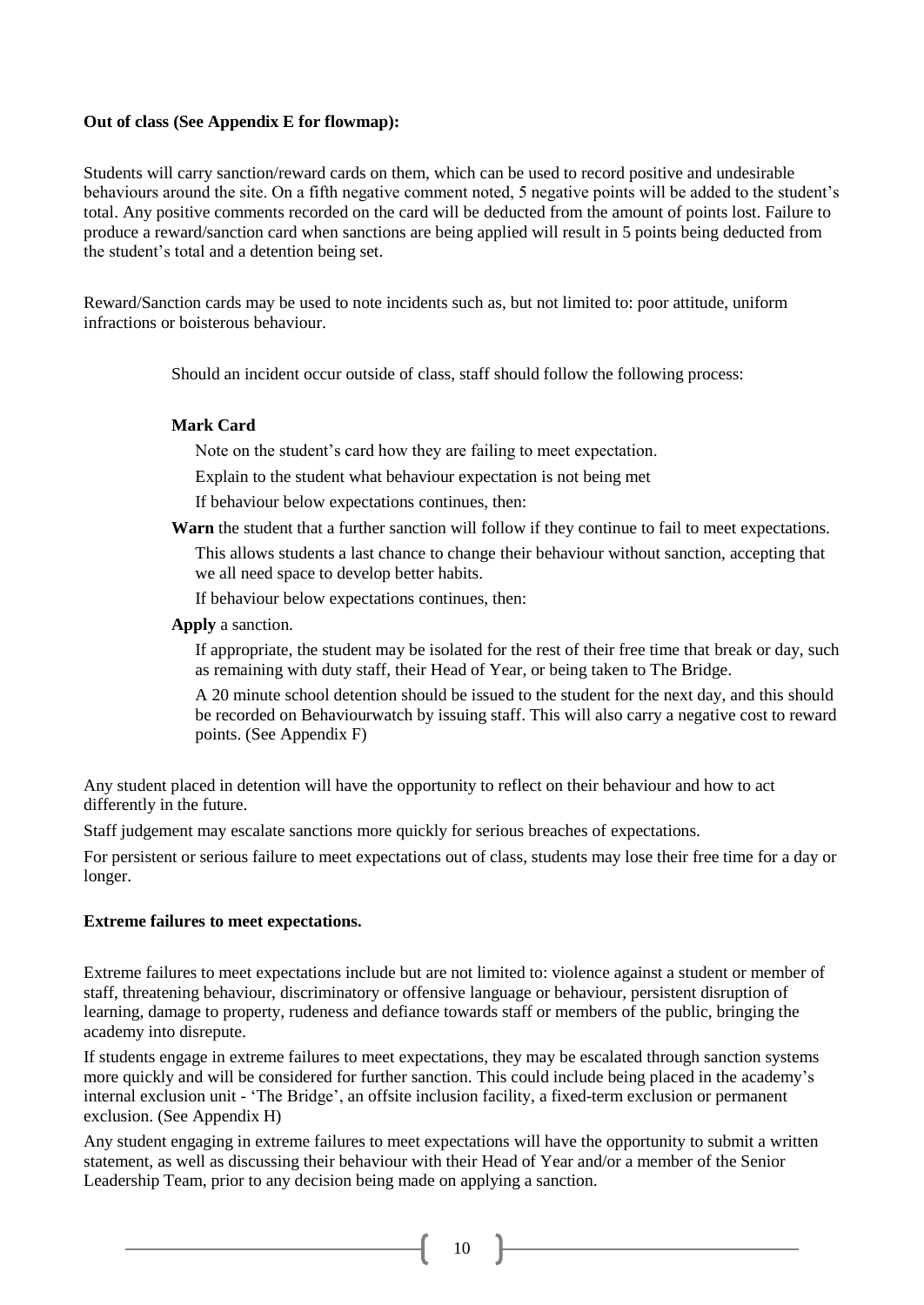#### **Appendix A: Positive Behaviour Management Strategies**

Poor behaviour is the responsibility of the individual exhibiting it, however, as an academy, we acknowledge that staff can support students to make appropriate decisions and adopt a positive management strategy to help support expected behaviours.

Positive behaviour management is underpinned by 5 clear principles:

**[Consistent, calm adult behaviour](https://pivotaleducation.com/classroom-behaviour-management/resource-bank/pillar-1-consistent-calm-adult-behaviour/)** – Staff should model the behaviour they want to see in the classroom. Colleagues would not shout at each other, and this should be avoided with students wherever possible.

**[First attention to](https://pivotaleducation.com/classroom-behaviour-management/resource-bank/pillar-2-first-attention-to-best-conduct/) best conduct** – Staff should wherever possible focus on rewarding the behaviours we want to see and recognising those who are getting it right.

**[Relentless routines](https://pivotaleducation.com/classroom-behaviour-management/resource-bank/pillar-3-relentless-routines/)** – Staff should be clear about the systems they will use and their expectations. All staff should support each other and students by consistently following these systems.

**[Scripting difficult interventions](https://pivotaleducation.com/classroom-behaviour-management/resource-bank/pillar-4-scripting-difficult-interventions/)** – Be prepared to de-escalate and highlight any failures to meet expectations calmly and clearly.

**[Restorative conversations](https://pivotaleducation.com/classroom-behaviour-management/resource-bank/pillar-5-restorative-conversations/)** – Conversations with students should focus on repairing relationships and supporting students to grow in their habits.

Below are some strategies that staff could employ to assist students in adopting expected behaviours.

#### **Set the scene**

To give the best possible start to the lesson staff should:

- Greet students at the door, a personal greeting and a smile will give a positive start
- Have an activity ready for students to engage in when they enter
- Expect the very best from students and be clear about this

#### **Model desired behaviour**

Make a habit of demonstrating behaviour you want to see, as many studies show that modelling **effectively teaches students how to act** in different situations.

- Use polite language when talking to or around students
- Maintain eye contact with those speaking
- Keep phones out of sight
- Let others speak uninterrupted
- Raise concerns about others' statements in a respectful manner
- Avoid sarcasm and nicknames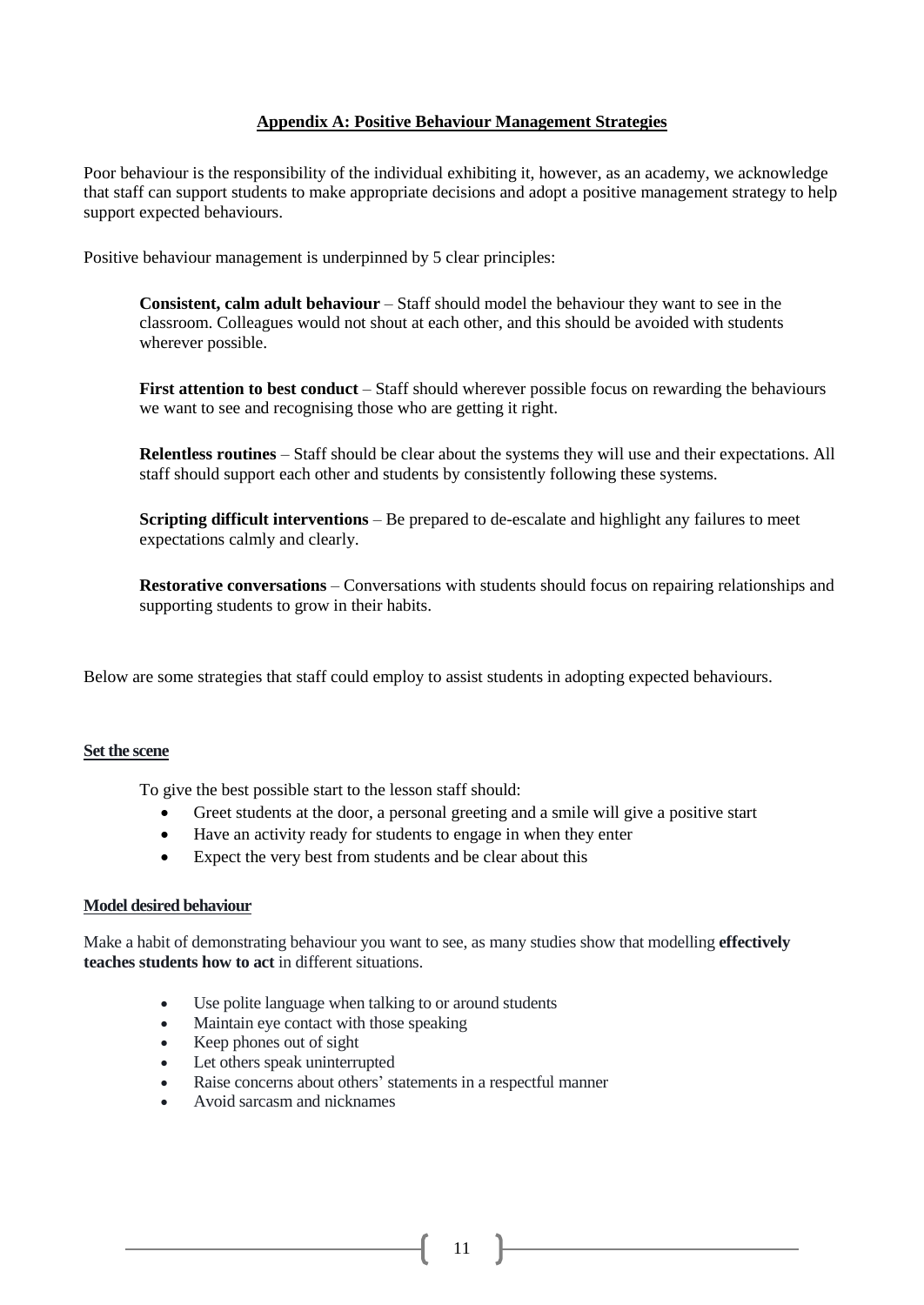#### **Involve students in clarifying boundaries**

Encourage all students to help you build classroom expectations and rules, as **you'll generate more buy-in than just telling them what they're not allowed to do.**

This is especially useful for teachers new to a group. Near the start of the academy year, start a discussion by asking students what they believe should and shouldn't be acceptable in terms of appropriate behaviour.

This may seem like you're setting yourself up for failure, but - depending on the makeup of your class - you may be shocked at the strictness of some proposed rules. Regardless, having a discussion should lead to mutuallyunderstood and respected expectations for your classroom culture.

#### **Remind rather than admonish**

Challenge specific behaviours in a constructive manner, whilst stating your expectation. For example:

- "You shouldn't be talking now, do you have a question?" not "Stop talking and disrupting other students"
- "I expect you to focus, can I help you?", not "Pay attention and stop fooling around while I'm talking"

This basic approach will allow you to keep a friendly disposition, while immediately acknowledging inappropriate behaviour. It also allows you to record that you've stated what a student needs to do to meet your expectations, so if they continue not to meet them, you can now move to strike 2 (warn), strike 3 (apply a sanction) or to park.

#### **Use rights respecting language**

Acknowledging students' rights and clarifying how these apply to the situation can help them understand where things are going well and where they may need to improve. For example:

- Every student here has the right to an education, you need to respect that by allowing them to focus.
- All students have the right to not be harmed, you are choosing to ignore that right, so I have to act.
- You have the right to an opinion and I will listen but you need to respect my right to express an opinion as well.
- We all have the right to freedom from discrimination, so your comments here are unacceptable.
- You have the right to a clean world to live in and so does everyone else. Please therefore tidy this up.

# **Praise Specifics**

Vague praise will feel empty. When you notice expected behaviours, specifically acknowledging them will reinforce expectations to the whole class. By rewarding and explaining, we reaffirm what all students should be doing, whilst making our praise meaningful to those receiving it.

#### **Use non-verbal communication – Use signals**

Where expectations have already been clarified, often a quick look and a raised eyebrow will be enough to remind students of these. Also, where positive behaviours are noticed but cannot be explicitly affirmed, a smile, nod or thumbs up helps to cement expectations.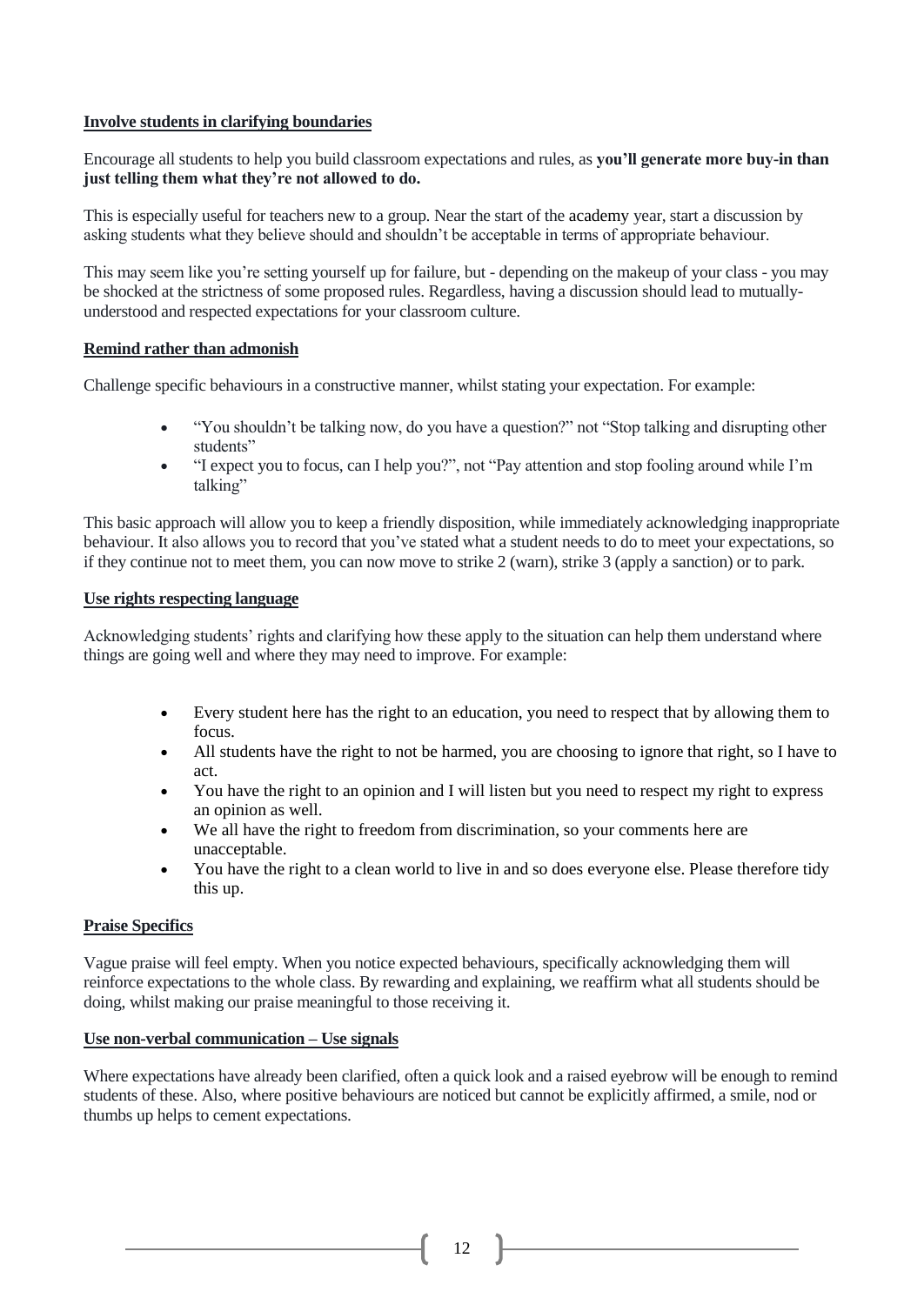Having established routines, such as key phrases, or places in the classroom to stand when waiting for quite, will help sutdents understand what is required of them. Phrases such as 'pens down, eyes on me...3...2...1' or 'I'll continue when we're all focussed…thank you' can support students in moderating their behaviour.

#### **Make positive phone calls home**

Students and parents/carers will respond positively to news of success in school. It will also help build a stronger relationship with all involved should there be a need to discuss behaviour falling below expectations.

#### **Rehearse and Perform**

Be clear to students about what your routines are and make sure you reuse them often, especially at first. If students are struggling to remember your routines, do stop and reteach them how you expect them to behave in your classroom.

#### **Choices and Consequences**

Ultimately students will choose how to behave, therefore give them a choice where things are going wrong. Students should always have an option to improve but if they make a poor decision, that is their choice. When this happens, calmly apply the three strikes/park system and call for support if needed. Focus on teaching the class where possible, rather than spending significant time away from the class trying to persuade a student to make different choices.

On the third second strike, do step out briefly to remind the student how to behave, but don't become embroiled in an argument. If a student is dismissive and defiant, this should count as a third strike and possibly result in parking. SLT will support you in this where needed.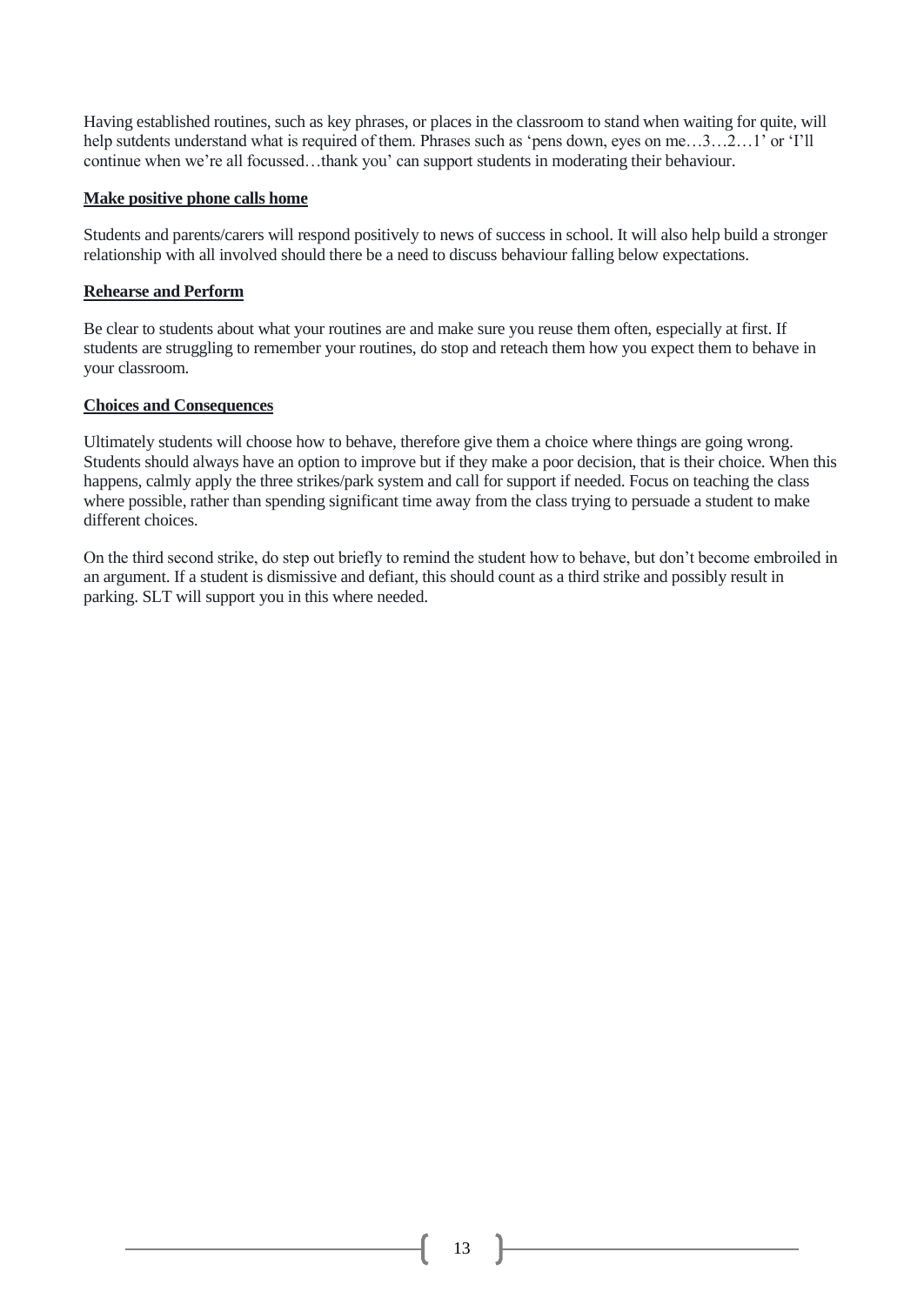# **Appendix B: Bullying and Harassment, including Cyberbullying**

#### **Aims**

The academy aims to prevent bullying of any sort; to promote a culture of kindness and one in which bystanders are courageous and thus ensure that everyone can operate in a supportive, safe and caring environment. The academy treats bullying and harassment as safeguarding issues and any incidents are taken seriously, as it can cause damage to individual students, both physically and emotionally. Bullying is an antisocial behaviour which affects everyone. We do all we can to prevent bullying and harassment, by developing an academy ethos in which they are not tolerated.

Bullying or harassment of any kind is unacceptable at our academy but if either do occur, all students should feel able to discuss the issue and know that incidents will be dealt with promptly and effectively. All staff have a duty to promote fundamental British values which do not tolerate bullying or harassment. Reports of bullying and harassment will always be taken seriously.

# **Definitions**

Bullying may be defined as any habitual or deliberate hurtful behaviour, usually but not exclusively repeated over a period of time, which intentionally seeks to harm or intimidate another person or group whom they perceive as vulnerable. It is often difficult for those being bullied to defend themselves, and it is often motivated by prejudice.

Bullying may involve complicity that falls short of direct participation by, for instance, manipulating a third party to tease or torment someone. It may be overt and intimidating but is often hidden and subtle. It includes actions or comments that are racist, religious or cultural, homophobic, biphobic, transphobic, sexist, sexual or which focus on disabilities or other physical attributes (such as hair, colour or body shape) or any reference to Special Educational Needs and/or disability, or because a child is adopted, in care or a carer.

Bullying may involve complicity through being a passive bystander to situations of bullying.

Harassment may be defined as any unwanted behaviour which people find offensive or makes people feel intimidated or humiliated.

Actions which do not amount to bullying due to not being habitual are still unacceptable and will often amount to harassment. Behaviour that would be considered bullying were it to continue will also be sanctioned by the academy. This includes singular discriminatory comments and singular behaviours similar or the same as those listed below.

Non-exhaustive examples of unacceptable bullying and/or harassing behaviour include:

- Physical abuse, such as hitting, kicking, shaking, biting, hair pulling or otherwise causing physical harm (this may include an online element which facilitates, threatens and/or encourages physical abuse;
- Verbal abuse, by name calling, teasing or making offensive remarks;
- Online abuse or Cyberbullying, which is defined as the use of IT by an individual or group in a way that is intended to upset others;

 $14$  ]

- Indirect emotional tormenting by excluding from social groups or spreading malicious rumours;
- Abuse in intimate relationships between peers, sexual violence, sexual harassment, forced acts, upskirting or initiation activities.

(See safeguarding policy for more information on peer-on-peer abuse)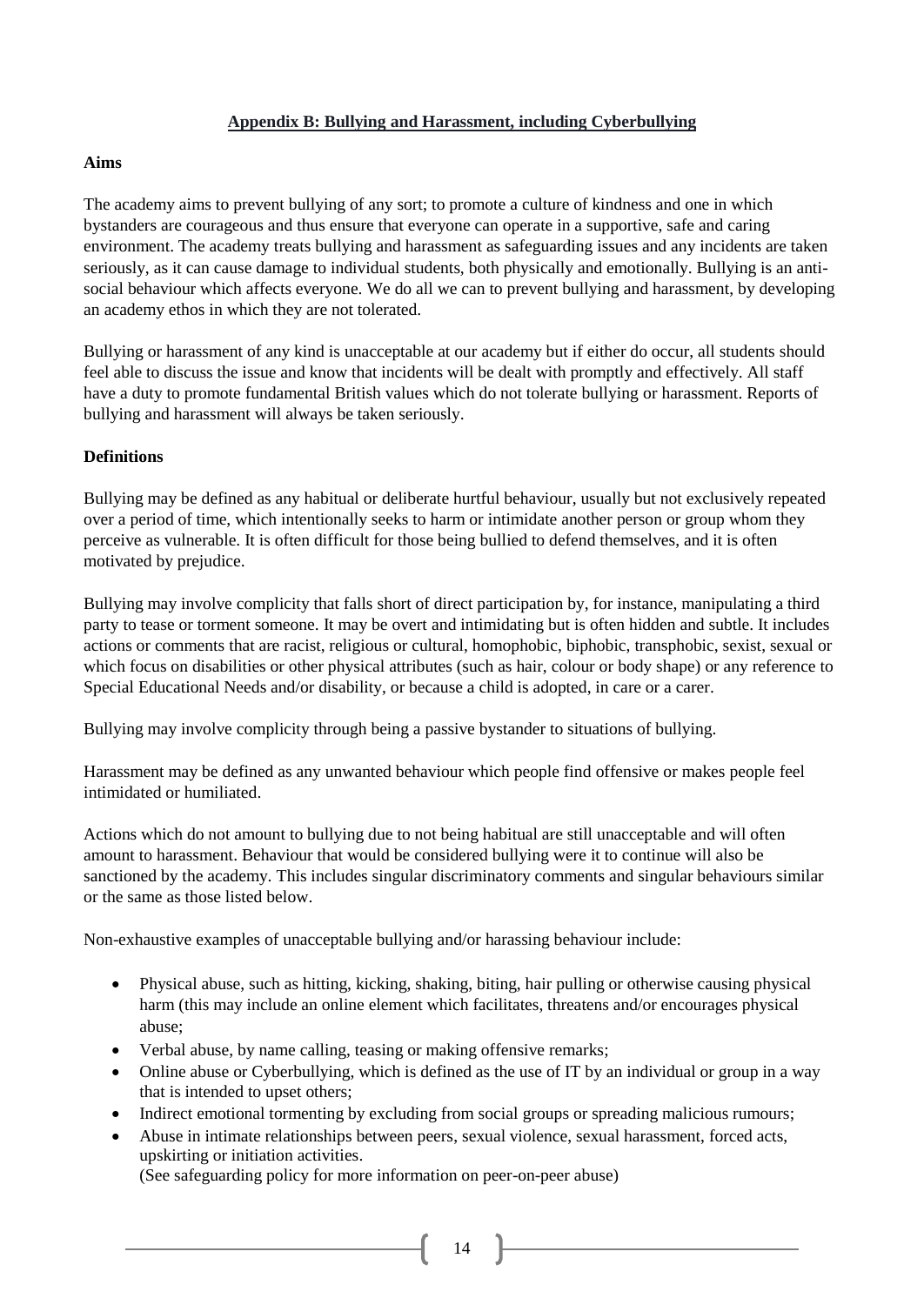The seriousness of bullying and harassment cannot be emphasised enough and is among the highest concerns that parents have about their children's safety and wellbeing. Bullying is also a primary concern of children and young people themselves. It makes the lives of its victims a misery: it undermines their confidence and self-esteem and destroys their sense of security. Bullying impacts on its victims' attendance and attainment at school, marginalises those groups who may be particular targets for bullies and can have a life-long negative impact on some young people's lives. It can be psychologically damaging and, at worst, it has been a factor in student suicide.

It is acknowledged that bullies may have complex reasons for their behaviour and may well need help. It should also be recognised that the consequences of being allowed to 'get away with it' can be detrimental to them as well as to their victims.

It is essential that all students, staff and families understand the importance of challenging inappropriate behaviour. Downplaying certain bullying, violent, abusive or sexually harassing behaviour as 'just banter', 'just having a laugh', 'part of growing up', 'ok between friends' or 'boys being boys' can lead to a culture of unacceptable behaviour, an unsafe environment and in worst case scenarios a culture that normalises abuse.

#### **Action**

The Academy will raise awareness of students' needs through staff training, including the needs of SEND and LGBTQ+ students, and take action to reduce the risk of bullying at the times and places where it is most likely to occur. Anti-bullying will feature as a discussion point for student committees and groups, such as School Council.

It should be made clear to all students what forms bullying and harassment might take. The messages contained in this policy are explained to students in person by Senior Leaders, Heads of Year, tutors and support staff. They will also be re-visited as necessary during Personal Development sessions to all years and reinforced in other areas of the curriculum as the opportunities present themselves, such as assemblies, Drama, English or at the time an incident takes place.

The importance of reporting incidents of bullying and harassment by victims and onlookers to an appropriate person must be impressed upon everyone in the academy. When a case of bullying/harassment is reported it should be dealt with immediately before further incidents occur. Similarly, if a member of staff suspects that a student is being bullied/harassed this should be followed up at once. Any allegations of bullying/harassment will be recorded on BehaviourWatch. The Assistant Principal (Personal Development, Behaviour and Wellbeing) and Student Services Manager will monitor this frequently to check for any emerging patterns of behaviour.

Depending upon the severity of the incident(s) recorded, matters will be dealt with using the sanctions included in the Behaviour Policy. This could in the most severe instances result in the involvement of external agencies, eg Police or Social Services, where criminal activity or safeguarding concerns arise.

Victim's wishes, such as removing a perpetrator from their class, or indeed not moving them, will always be listened to and considered. The victim's and victim's family's wishes will help inform the academy's response, but the final decision will always sit with the academy.

Members of staff who believe that they are the victims of bullying and/or harassment are encouraged to discuss the matter with a member of SLT or HR. The academy has a written grievance procedure which may be invoked in instances of bullying of staff.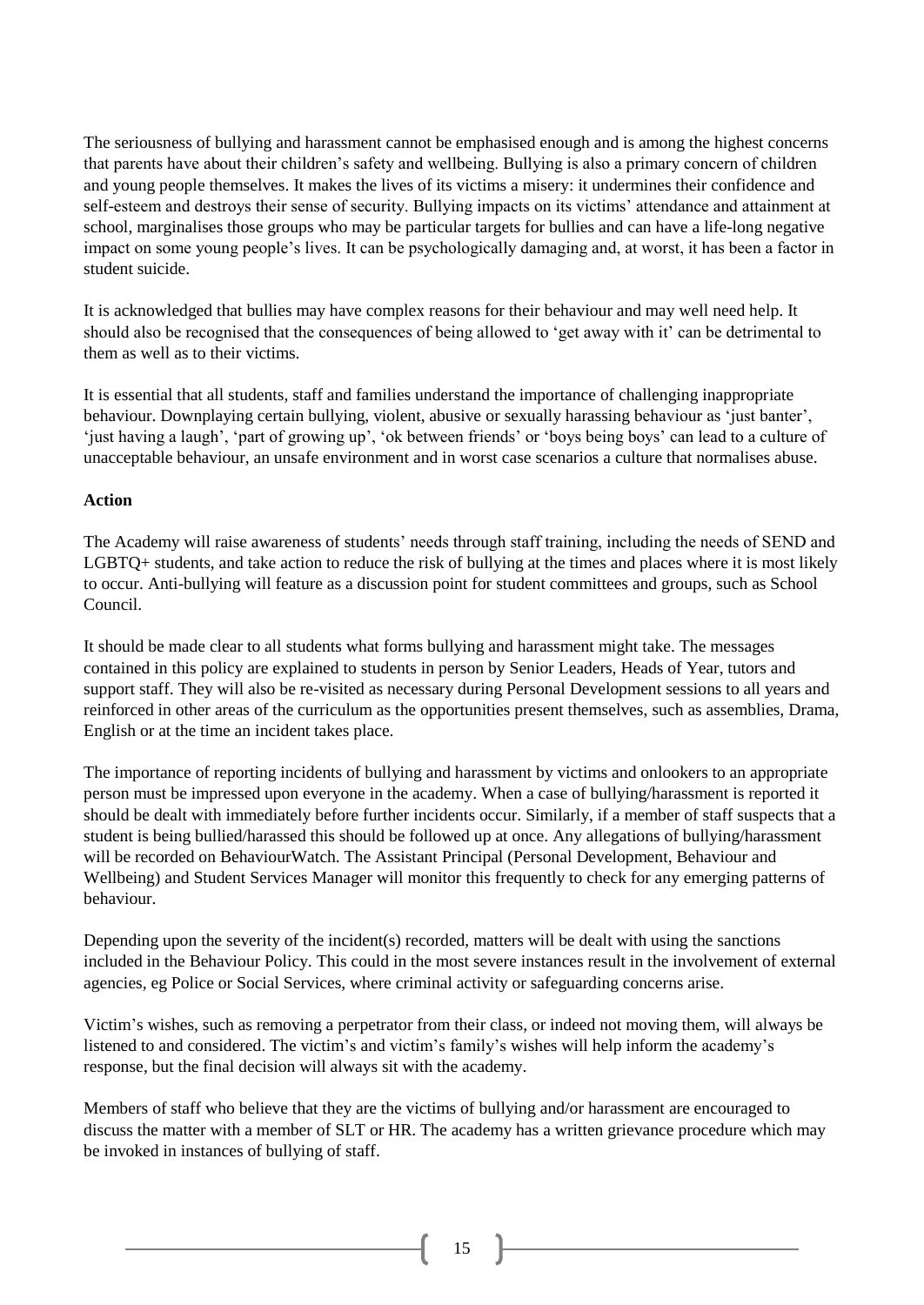All students deserve the opportunity to be helped to understand what acceptable behaviour is. Students are educated through our Personal Development programme, assemblies, and the wider curriculum and culture to raise awareness, the celebration of differences between people, the importance of avoiding prejudice and understanding the criminal laws that apply to harassment, discrimination, assault and threatening or controlling behaviour.

We acknowledge that sometimes group dynamics can lead to negative behaviour and that assigning victim and aggressor labels can be counterproductive. In such situations we aim to educate the group around appropriate, healthy and positive behaviour through restorative justice, role play and other means.

#### **Role of the Principal**

It is the responsibility of the Principal to implement the academy anti-bullying strategy, and to ensure that all staff (both teaching and non-teaching) are aware of the academy policy, and know how to deal effectively with incidents of bullying.

The Principal ensures that all children are educated concerning bullying, and that it is understood to be unacceptable behaviour in the academy.

# **Role of Teaching and Support Staff**

All staff in our academy are expected to take all forms of bullying seriously, and to seek to prevent it from taking place.

If teachers witness an act of bullying, they will either investigate it themselves or refer it to the relevant Head of Year. Teachers and support staff should do all they can to support the students concerned. If any bullying is seen between members of a class, the teacher will deal with the issue immediately. We would usually invite the students' parents into the academy to discuss the situation and refer as appropriate. Senior staff will establish action in line with behaviour policy. If staff feel that a criminal offence may have been committed they should seek assistance from the police, either indirectly through or in consultation with Senior Staff.

#### **The Role of Parents**

Parents who are concerned that their child might be being bullied, or who suspect that their child may be the perpetrator of bullying, should contact the academy immediately, in the first instance this would usually be the Form Tutor. Parents should feel able to contact other members of staff in addition.

Parents have a responsibility to support the school's anti-bullying strategy, actively encouraging their child to be a positive member of the academy.

#### **The Role of Students**

Students are encouraged to tell anybody they trust if they are being bullied or if they are aware of someone else being bullied. Students can talk to their tutor, the student services team or any member of the academy community they trust. Students can inform the academy discretely of concerns via the ReportIt button on the academy website at any time.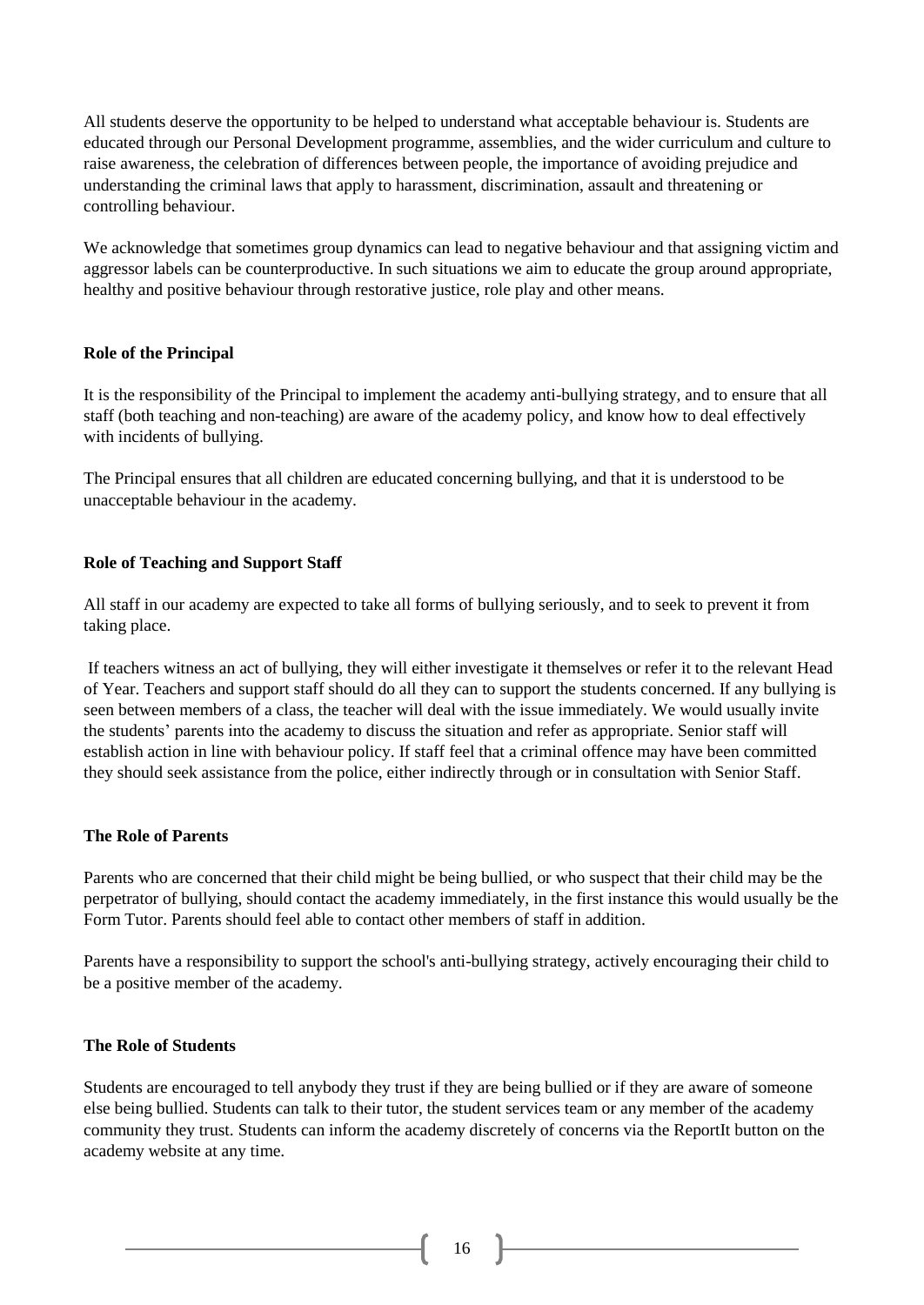Students are encouraged to avoid complicit behaviour, through for example being a passive bystander. Students are encouraged to 'be an ally' to anyone experiencing bullying or within any potentially vulnerable group, including but not limited to: age, disability, gender reassignment, race, religion, sex and sexual orientation.

Students are invited to tell the academy their views about a range of academy issues, including bullying through School Council or talking directly to any member of staff.

Useful information about anti-bullying work, including support and advice for schools, parents and pupils, as well as a 24/7 support line and text service can be found through the Diana Award anti-bullying charity. https://diana-award.org.uk/antibullying.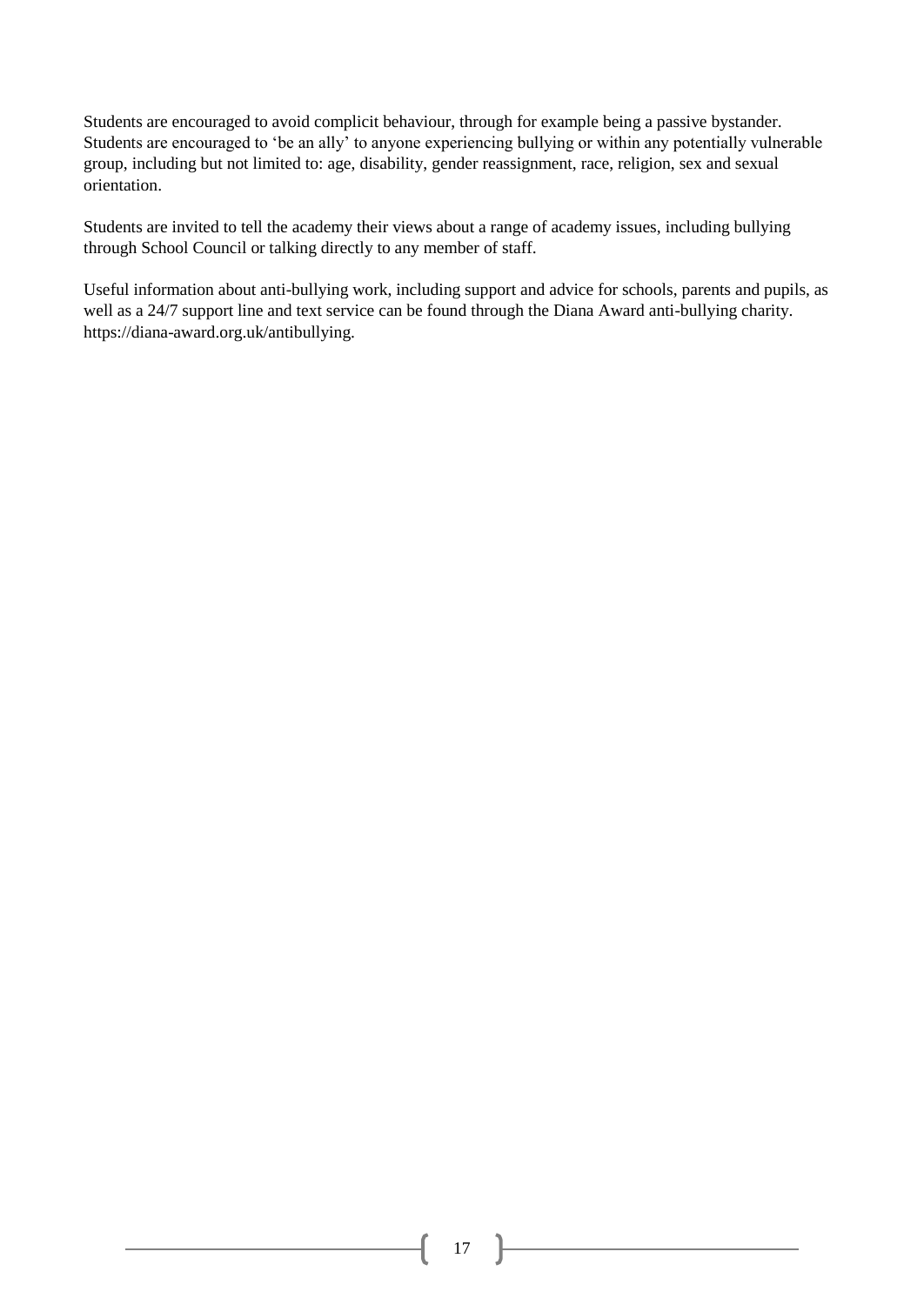#### **Appendix C: Sanction Matrix**

This matrix is intended to give guidance to colleagues on an appropriate level of sanction for given student actions. This is intended to guide staff dealing with poor behaviour in the immediacy and does not discuss ongoing stepped sanctions or persistent behaviours. It is not in any way exhaustive or prescriptive and staff will apply professional judgement in its use. Extenuating or aggravating circumstances should be taken into account where necessary. Persistent failures to meet with expectations will likely result in prompt escalation of sanctions.

#### **In the classroom:**

|                | Examples                                                                                                                                         | <b>Sanction Guidance</b>                                                                                                                                                  | Record on BW and<br>Inform                                                            |
|----------------|--------------------------------------------------------------------------------------------------------------------------------------------------|---------------------------------------------------------------------------------------------------------------------------------------------------------------------------|---------------------------------------------------------------------------------------|
| 1              | First instance of:<br>Talking in class<br>Shouting out<br>Failing to engage with classwork<br>Lack of equipment.                                 | Remind of expectations, write<br>name on board.                                                                                                                           | N/A                                                                                   |
| $\overline{2}$ | Repeated instance of 1                                                                                                                           | Warn of potential sanction<br>Tick next to name on board<br>Have one-to-one conversation<br>out of class if appropriate.                                                  | N/A                                                                                   |
| 3              | Repeated instance of 2<br>Missed homework<br>Repeated lack of equipment                                                                          | 10-20 minute personal<br>detention.<br>Second tick on board for<br>persistent behaviour.                                                                                  | Parents via planner and<br>teacher informs HoY via<br>BW.                             |
| $\overline{4}$ | Repeated instance of 3<br>Use of offensive or inappropriate<br>language.<br>Failure to attend class teacher detention.                           | Park to another room/Bridge. 30<br>minute school detention (not<br>additional to 10-20 minute<br>personal if issued).<br>Third tick on board for<br>persistent behaviour. | Parents via planner and<br>teacher informs HoY via<br>BW.                             |
| 5              | Fighting<br>Dangerous behaviour<br>Threats to staff<br>Possessing prohibited items<br>Discriminatory or bullying behaviour<br>Damage to property | Park to Bridge.                                                                                                                                                           | Record on BW, copying<br>in HoY and SLT for<br>further investigation and<br>sanction. |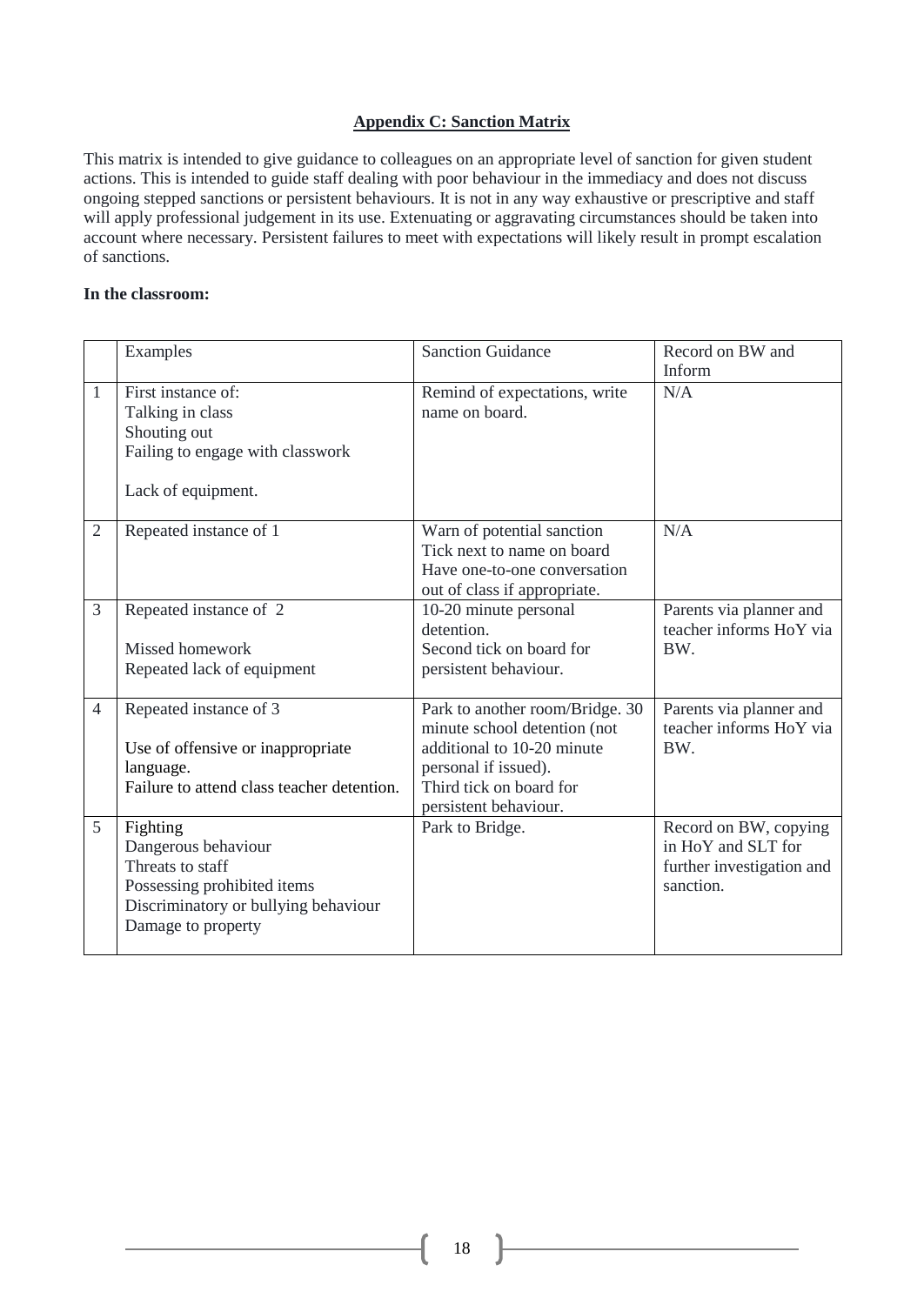#### **Out of the classroom:**

|                | Examples                                                                                                                                                                                | <b>Sanction Guidance</b>    | Record on BW and<br>Inform                                                              |
|----------------|-----------------------------------------------------------------------------------------------------------------------------------------------------------------------------------------|-----------------------------|-----------------------------------------------------------------------------------------|
| $\mathbf{1}$   | First instance of failure to meet<br>expectations, for example:<br>No lanyard<br>Low level boisterous behaviour<br>Littering                                                            | Write sanction on card      | N/A                                                                                     |
| $\overline{2}$ | Repeated instance of 1                                                                                                                                                                  | Warn of potential sanction  | N/A                                                                                     |
| 3              | Repeated instance of 2<br>Use of offensive or inappropriate<br>language                                                                                                                 | 20 minute school detention. | Issuing staff records on<br>BW, copy in tutor to<br>record in planner at end<br>of day. |
| $\overline{4}$ | Fighting<br>Dangerous behaviour<br>Threats to staff<br>Possessing prohibited items<br>Discriminatory or bullying behaviour<br>Damage to property<br>Bringing the academy into disrepute | Take to bridge.             | Bridge staff to contact<br>HoY/SLT for further<br>investigation and<br>sanction.        |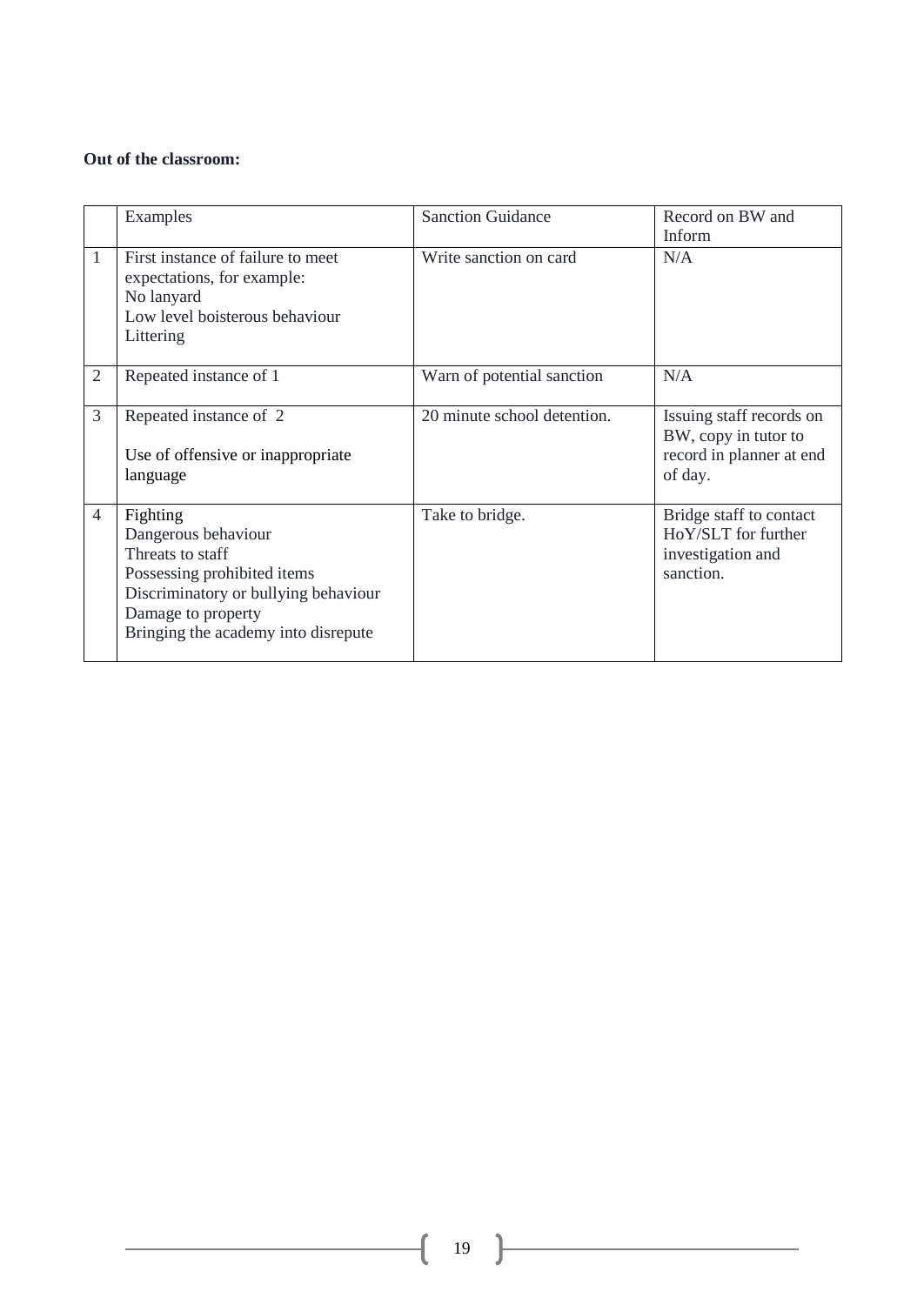

#### **Appendix D: In class low level misbehaviour flow map**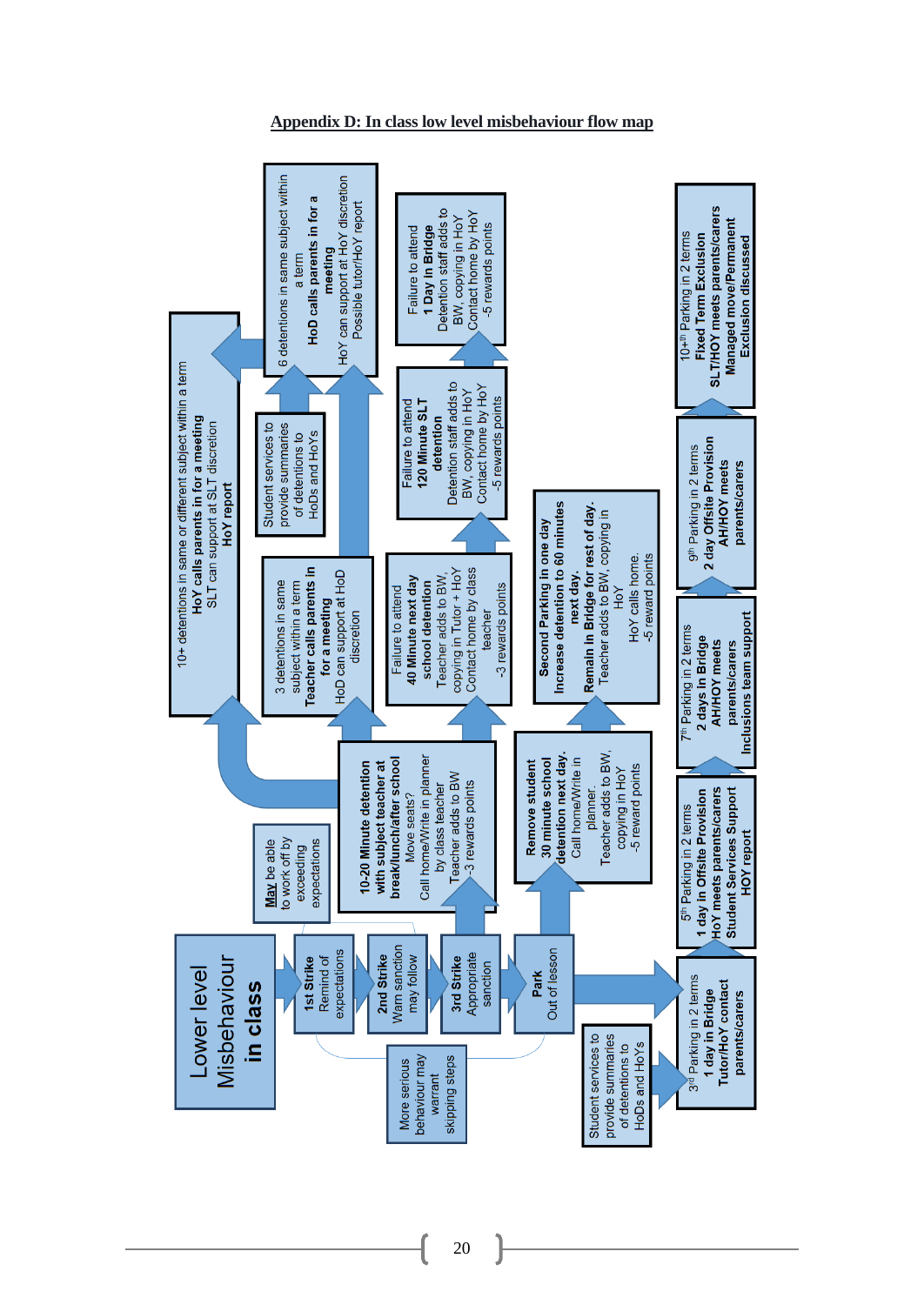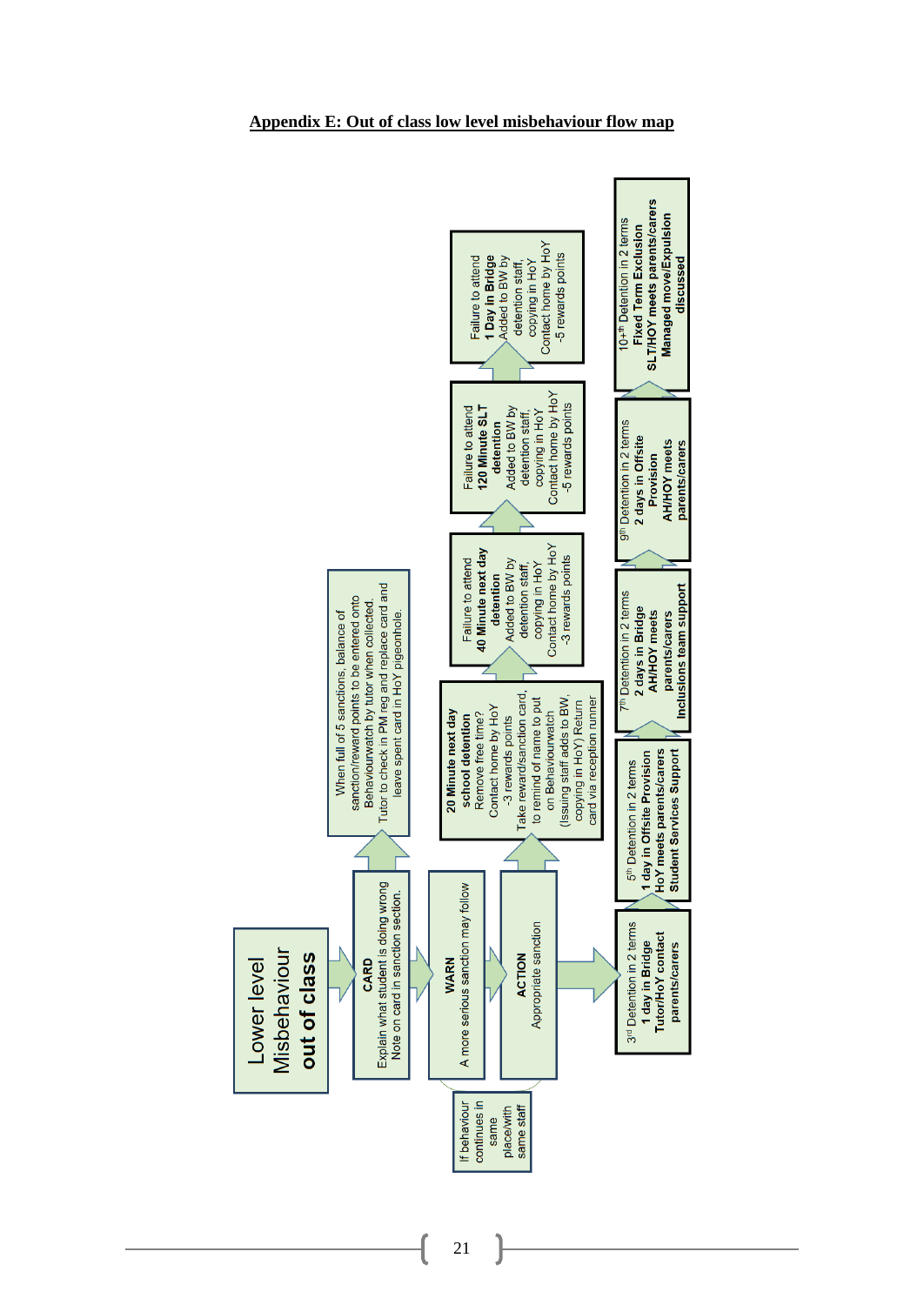# **Appendix F: Detention System**

In order to maintain consistency across the academy it is imperative that the sanction procedures are followed by all staff. In order to ensure incidents are dealt with as quickly as possible, students will be given one chance to complete the set sanction, unless there are clear extenuating circumstances as determined by the SEN/Student services teams, Heads of Year or Senior Leaders. There is a clear hierarchy and increase in the severity of the sanctions the academy can impose, however, a student may enter the system at any of the levels depending upon the severity and frequency of their behaviour.

Personal, reconciliation detentions for lower level transgressions in class should be set for 10-20 minutes. These can be set at break, lunch or after school at the discretion of staff issuing. If after school, parents should be given 24 hours notice. Any detention issued should be recorded on Behaviourwatch by issuing staff. Communication with home should occur via a note in the student's planner by issuing staff.

School detentions run every day at 15:05 in H13.

If student behaviour fails to meet expectations (either for parking out of lesson, repeated poor behaviour out of lessons or failure to attend a teacher's personal detention), staff will enter a student for the school detention the next afternoon, which should be recorded on behaviourwatch by the issuing teacher. A detention sticker/note should be placed in the student's planner by relevant staff. In the case of being parked, this will be the class teacher issuing the detention; in the cases of behaviour out of class or missing a previous detention, this will be the student's tutor. Issuing staff should also phone home where possible for any school detentions set, to enable productive dialogue between parents/carers and their children. Parents should be informed of any school detentions with 24 hours notice, as a courtesy

Should multiple staff need to enter a student to the next day's detention, staff should check the student planner for existing detentions and issue a further detention immediately afterwards both in the planner and on behaviourwatch, up to an hour in total. Should this take the student over one hour, a place in the next available SLT detention should be requested via HoY/HoD.

For students who have been assigned a school detention, teaching staff will also attend their detention to have a discussion about how to improve behaviour and reconcile following incidents. For behaviour outside of the classroom, the senior leader staffing the detention, and/or Heads of Year, will discuss with students how to improve their behaviour.

Students should attend any detention with work to complete and/or a book to read. Once students have completed all required reconciliation conversations. At the discretion of supervising staff, staff may choose to remove students from the school detention to receive subject specific support for the duration of the school detention.

Should students fail to attend a reconciliation detention, they will be issued with a 40 minute school detention the next day. Should this take the student over an hour, or should it happen twice, the student will be placed in the next available SLT detention for 2 hours on the next Wednesday. Should a student fail to attend their SLT detention, they will be placed in 'The Bridge' for the next available school day.

Matters the academy will consider when setting detentions:

Parental consent is not required for detentions (up to one hour in length)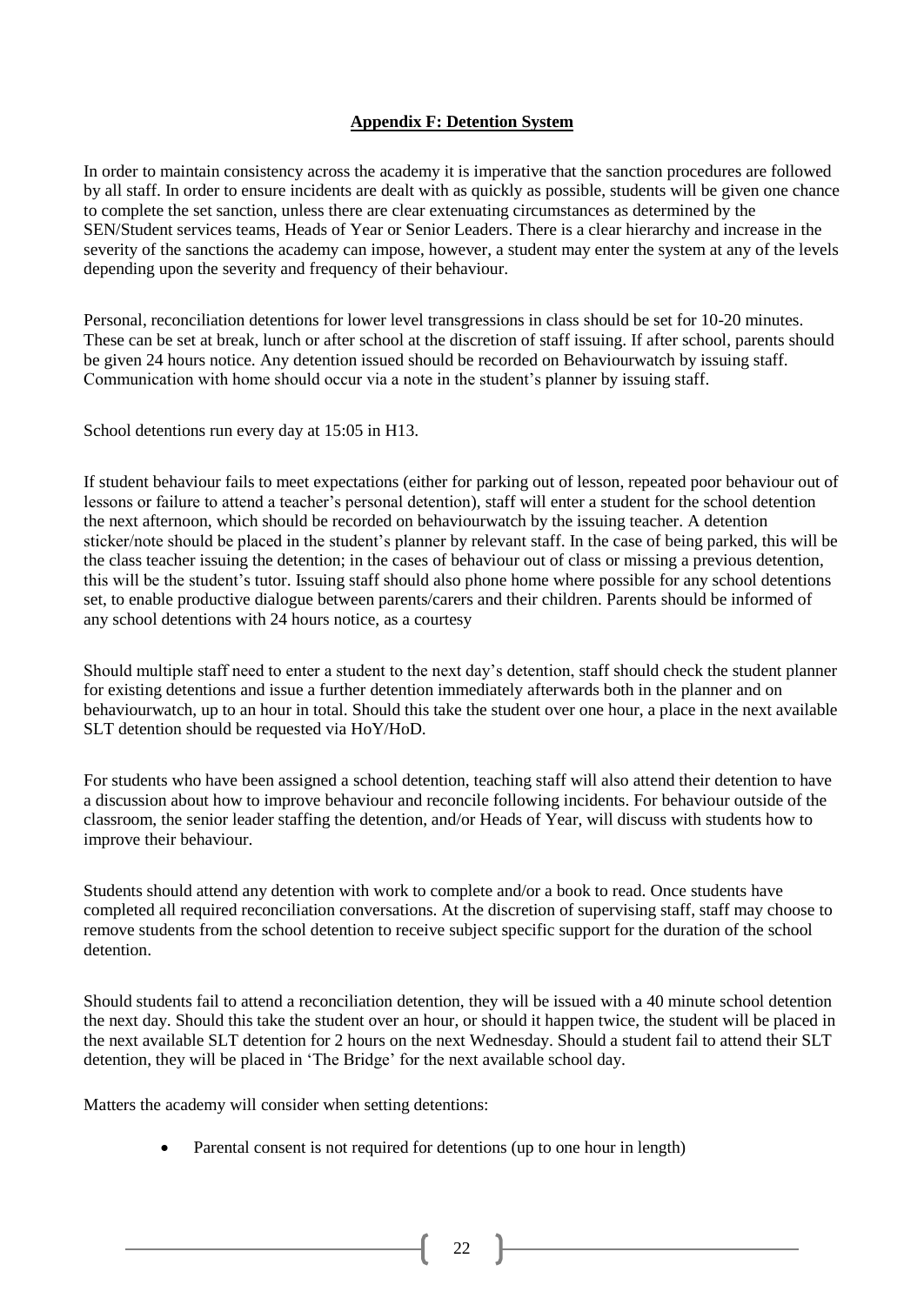- Parental consent is not required for same day detentions (up to one hour in length) but it is good practice to give 24 hours notice for any after school detentions
- Detentions should not be set when the student would knowingly be put at risk
- Whether the student has known caring responsibilities which may be affected by the detention
- Whether suitable travel arrangements can be made by the student/parents. 24 hours notice is given to allow parents to make suitable arrangements for any after school detentions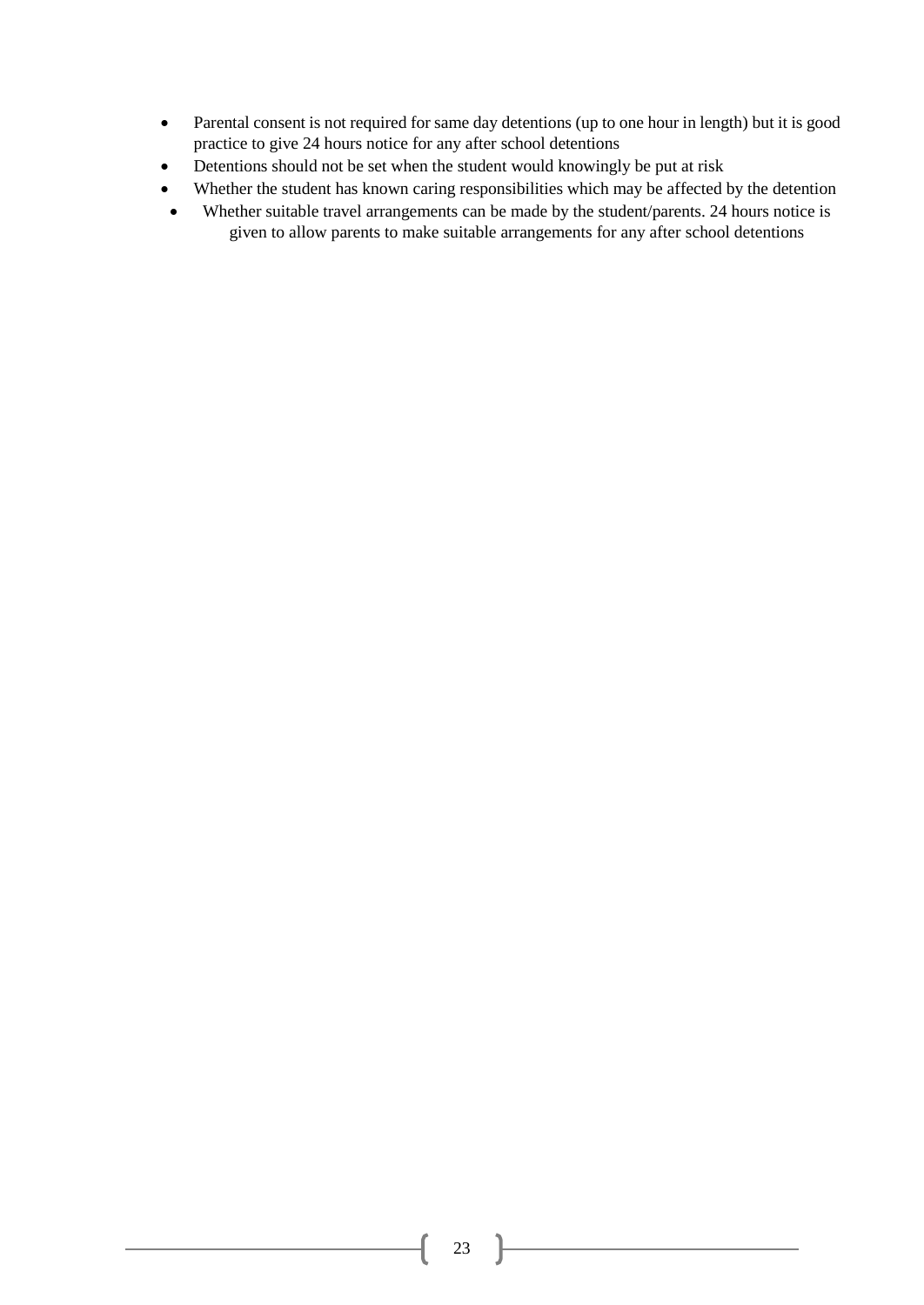# **Appendix G: Homework**

Homework or self-supported study at home is a pre-requisite for academic success at all levels and as such should be regularly set and encouraged. The establishment of good study habits and a regular allocation of time at home spent on additional work outside of the classroom in the early years of secondary school will assist in raising academic standards. Students at Holcombe should **endeavour** to complete all homework to deadlines set.

No student should be allowed with impunity to evade homework and sanctions must be applied where necessary. Students who have been absent are expected to catch up on all work missed.

Sanctions for failing to produce satisfactory homework:

- The first sanction for homework that is not done, incomplete or of an unsatisfactory standard must rest with the subject member of staff. Reconciliation detentions should be used in the first instance. A reconciliation detention should be set and noted in the student's planner and on Behaviourwatch, giving them time to complete the work prior to the detention, or as a brief support session to complete to a new deadline. Where possible, teachers are encouraged to phone home for any deadlines missed.
- For the third deadline missed in the same subject within 2 terms, the teacher should place the student in a 60 minute school detention. They should also arrange for a meeting with parents, either in person or via teams, to discuss the ongoing issues and resolve a strategy to improve. This should include phone calls home for any further work missed.
- For the sixth deadline missed in the same subject within 2 terms, the teacher and Head of Department should place the students in a two hour SLT detention. They should also arrange for a meeting with parents, either in person or via teams, to discuss the ongoing issues and resolve a strategy to improve. Prior to this meeting the Head of Department should contact the relevant Head of Year to discuss the appropriateness of a tutor/Head of Year report. (See Appendix I)
- For the tenth deadline missed across any subject within 2 terms, the Head of Year should place the student in the Bridge for one day. They should also arrange a meeting with parents in person, to discuss ongoing issues and resolve a strategy to improve. This should include going on a Head of Year report.
- Repeated failure following meeting with a Head of Year may result in meeting with a member of SLT to discuss further sanctions and the future of the student at Holcombe Grammar School.

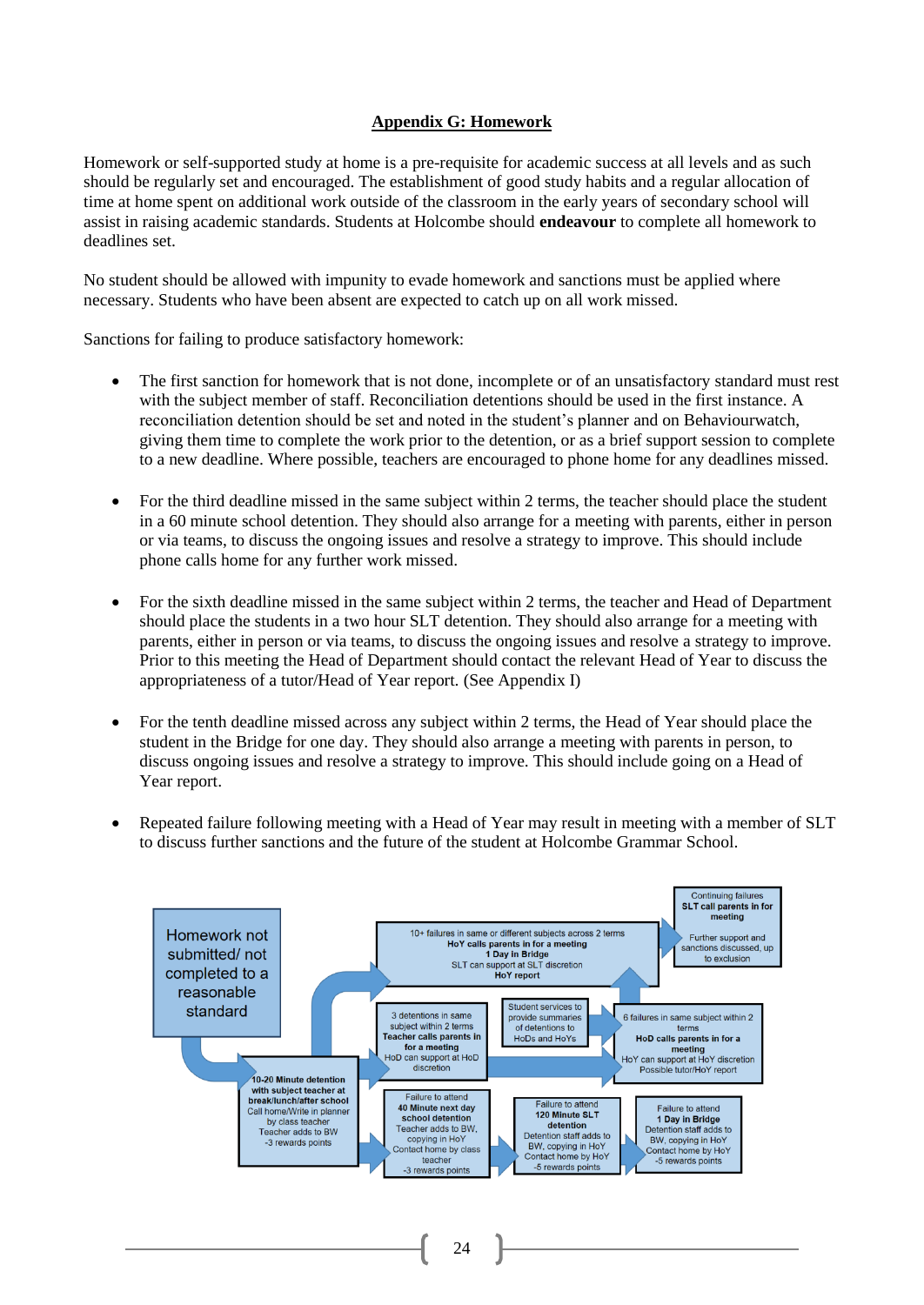# **Appendix H: Exclusions**

**TSAT Internal Exclusion Units (IEU) –** The aims of our Trust Internal Exclusion Units are to improve student behaviour, support staff and reduce the number of fixed term exclusions. IEU should be used if a student has displayed inappropriate behaviour and is deemed unable to attend or return to their timetabled lessons. The option of placing students at an offsite inclusion facility placement should also be considered to help students modify their behaviour. TSAT IEUs will also be used for failing to attend a SLT Detention and for persistent disruptive behaviour and/or serious breaches of this policy.

At HGS, our IEU ('The Bridge') operates between 8.30am – 3.00pm with different break and lunchtimes. Staff working within 'The Bridge' will be aware of and support the needs (including SEN) of individual students. Students may also be placed in 'The Bridge' whilst investigations are carried out after an incident.

**Internal Exclusion** – Internal Exclusion bookings can be made by Heads of Year (HoYs); these must be verified by a member of the Senior Leadership Team (usually the Assistant Principal – Personal Development, Behaviour and Wellbeing). HOYs and the Student Services Team collect the appropriate evidence and fill in a yellow exclusion form with all sections filled in including a recommended sanction. This is then passed to the appropriate member of SLT for verification of evidence. Once verified the student is booked into the Internal Exclusion Unit and contact is made to Parents/Carers.

Trust Internal Exclusion Units operate from 8.30am until 3.00pm each day and students are expected to arrive promptly with basic equipment and correct uniform at the time they have been advised. Students may be directed to work at an offsite inclusion facility, to help them modify and improve their behaviour, this will usually be from 9:30 to 2:30.

As per the Behaviour Policy, mobile phones and electronic devices are not permitted in the IEU. Students follow their usual timetables with work being provided by teaching staff. Students will be able to access canteen facilities as normal when onsite, but should bring a packed lunch if placed in an offsite inclusion facility. Students who receive free school meals will be catered for wherever they are placed. Students are expected to be well behaved and to comply with our usual high standards and expectations. The work they produce is expected to be of a good standard; this gives Parents/Carers and the Academy the opportunity to praise. All students will be placed on an appropriate report during their time in the Bridge. Failure to reach their expected targets may lead to further sanctions, including more time in the IEU.

**Fixed term and Permanent Exclusion** – The decision to externally exclude a student can only be made by the Principal. Each exclusion is dealt with on an individual basis and individual circumstances, including diagnosed SEN, will be considered. Only the Principal can make the decision to permanently exclude. Governors may then consider the decision at a disciplinary meeting and make the decision as to whether they will reinstate the pupil or not. This is a final sanction and only used if the behaviour displayed is extreme, endangers the safety and well-being of students or staff or is the result of a persistent breach of academy rules, including the bringing in on site of prohibited items or weapons.

Requests for external exclusion can be made by HoY. HoYs and the Student Services team must collect the appropriate evidence and fill in a yellow exclusion form with all sections filled in including a recommended sanction. This is then passed to a member of SLT (usually the Assistant Principal – Personal Development, Behaviour and Wellbeing) for verification. Once verified, the case will be discussed with the Principal to decide on an outcome. Once verified with the Principal the student is informed and contact is made to Parents/Carers and a date for a reintegration meeting with the student, parent/carers, HoD and/or HoY, a member of SLT and any other appropriate staff.

No student will be sent off site before the end of the day unless contact has been established with Parents/Carers. In the event of contact not being made, the student must remain on site and be withdrawn from class until the end of the school day. Before returning to school all students and their Parents/Carers must have a reintegration meeting with the appropriate HoD/HoY and a member of SLT. If Parents/Carers fails to attend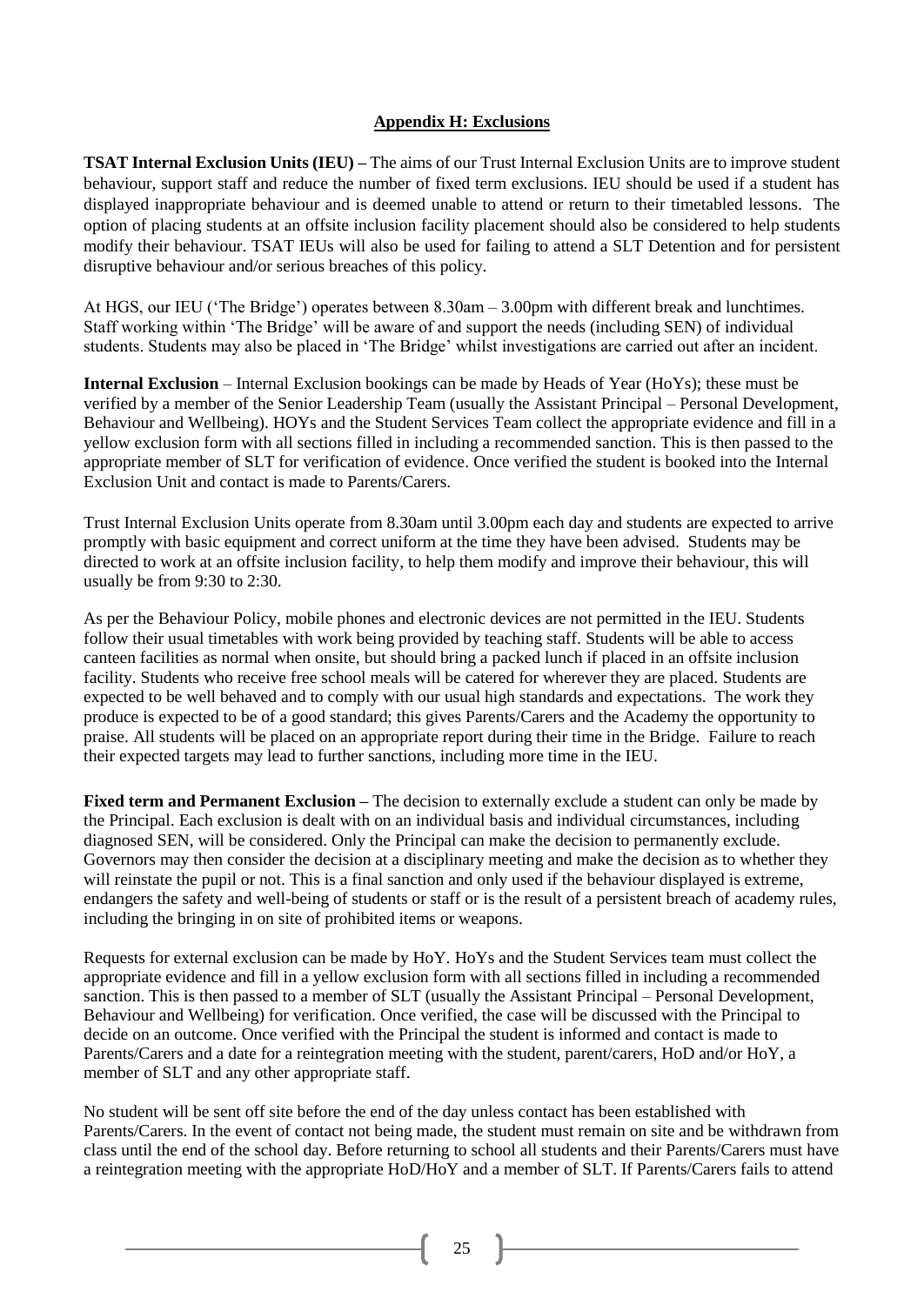the meeting, the student may be placed to work in 'The Bridge' until a Parental Meeting has taken place. There is a legal requirement for parents to return students to school once the exclusion period has ended, and no student should miss time at school due to difficulties in arranging a reintegration meeting.

 $\mathfrak{f}% _{0}$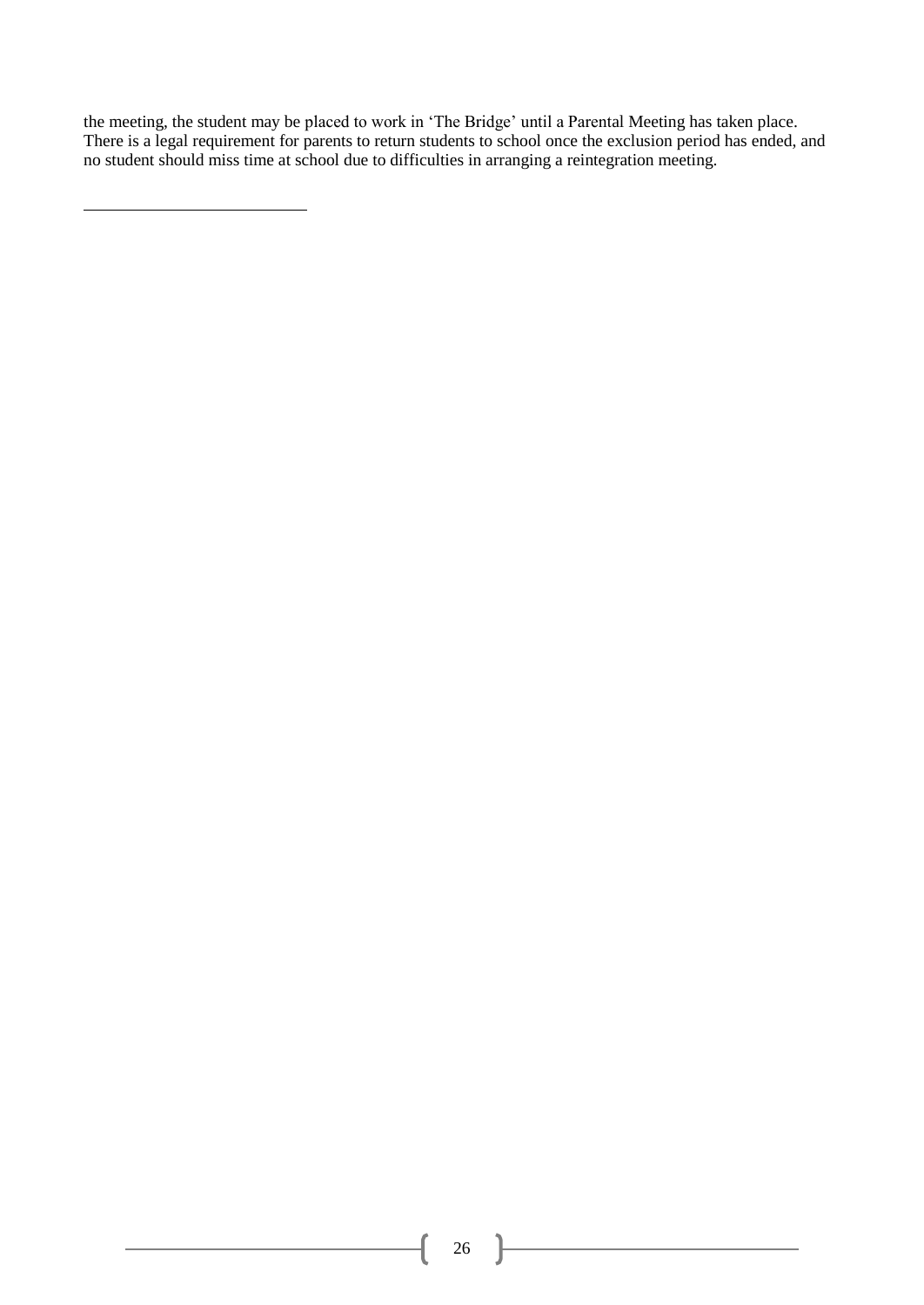# **Appendix J: Report Procedure**

The report system is used to support and monitor the behaviour and attendance of students. A judgement will be made as to the appropriate level of report and the student should report to the member of staff they are on report to at the start and end of the day. The member of staff issuing the report must fill in the appropriate details on the report. It must be clear what the student's targets are and these should be specific to their needs. The student is responsible for handing the report to subject teachers at the start of each lesson and then handing it to the appropriate member of staff at the end of the day. It is important that all staff use the report system to inform the appropriate members of staff of a student's progress and therefore should be filled in accurately. It is also important to ensure the appropriate sanction is put in place by the class teacher.

A student can fail their report by not engaging with it. This includes:

- Failing to collect or hand in their report.
- Failing to get it signed by their class teacher (or parent/carer where required).
- Failing to meet their targets (for example, by receiving '3s' across two or more lessons throughout the day).
- A number of different reports may be used depending on the students' needs.

Reports should also allow students to reflect their successes and should be celebrated via positive contact home when targets are being exceeded.

**Tutor Report (Green)** – This type of report should be used in response to whole Academy behavioural issues and is issued and monitored by the student's Form Tutor. This report should last no longer than a period of two weeks. Failure to complete Form Tutor report will result in the student advancing to HoY report. The tutor should contact Parents/Carers when the student is placed on report and if the student does not engage.

**HoY Report (Amber)** - This type of report should be used in response to more significant and persistent whole Academy behavioural issues, returning from an exclusion or for failing Tutor report. It is issued and monitored by the student's HoY. This report should last no longer than a period of two weeks. Failure to complete HoY may result in spending time in 'The Bridge'. The HoY should contact Parents/Carers when the student is placed on report and if the student does not engage. It may also be appropriate to organise a meeting with the students' Parents/Carers.

**Attendance Report (White)** – This type of report should be used in response to a student with persistently poor punctuality and attendance. It will be issued and monitored by the Attendance Office/Student Services. Please see the Attendance Policy for more information.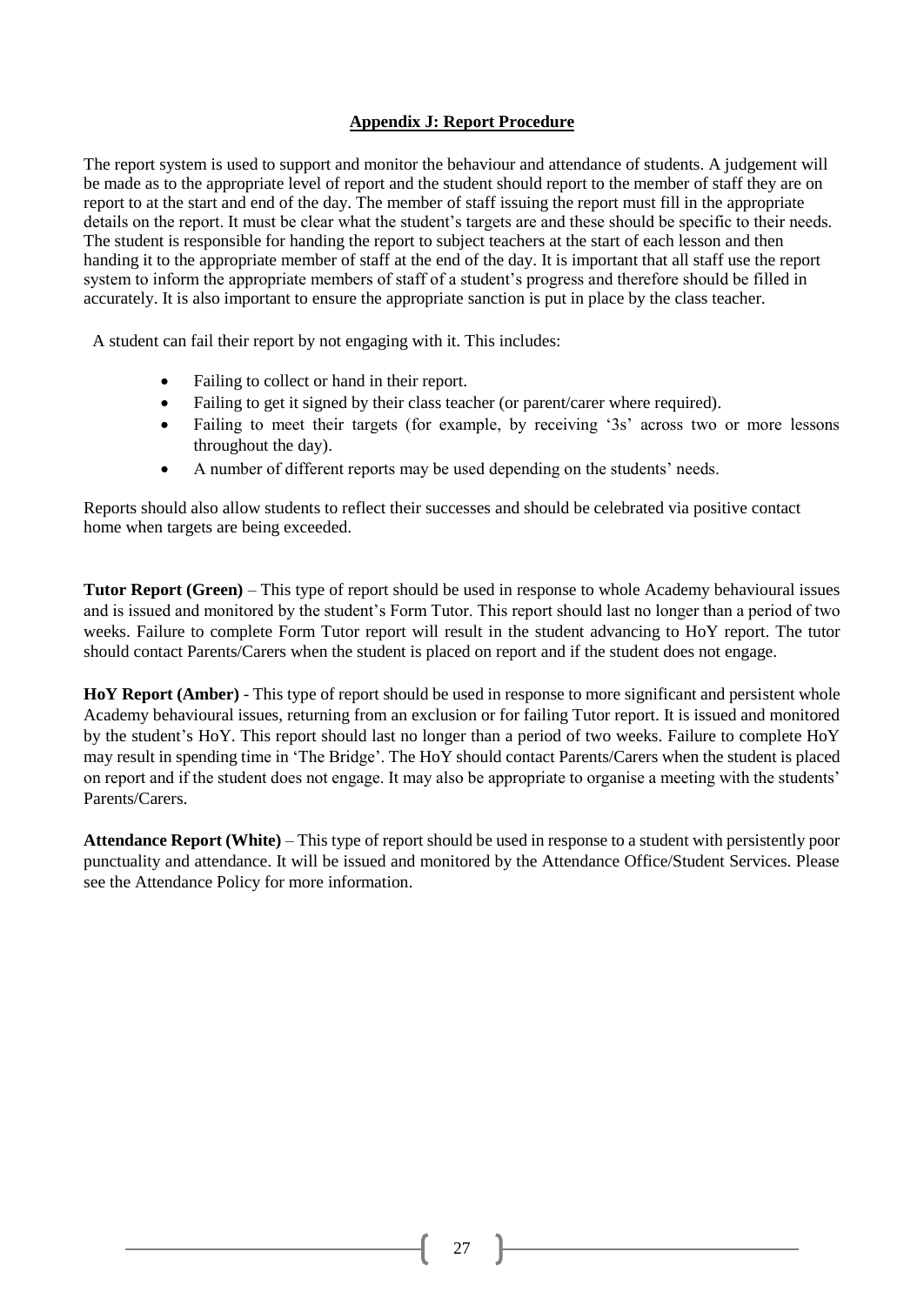#### **Appendix K: Non-permitted items**

Banned items in Holcombe Grammar School include but are not limited to:

- Any illegal substance, weapons or imitation weapons.
- Any item that poses a threat to others.
- Any item that has been, or is believed to have been, stolen
- Alcohol
- Tobacco and cigarette papers or any form of electronic cigarette, vaping pen or associated equipment.
- Fireworks or any items including gunpowder.
- Pornographic images or materials.
- Any article that has been, or is likely to be used to commit an offence, cause personal injury, damage to property or offend others
- Chewing gum
- Any item of incorrect uniform, such as a hoodie.
- Energy drinks, fizzy drinks and food items likely to have a negative impact on effective education (ie high sugar content foods)
- Any items of inappropriate jewellery
- Aerosol cans including deodorants
- Combs with exposed metal parts
- Water pistols, water bombs or associated items
- Powered transporters, e-scooters or similar devices (these are illegal on public highways)

This list will be reviewed regularly and may be added to instantly if a new item is deemed to be inappropriate for school by SLT.

#### **Mobile Phones**

The academy recognises that many students travel a significant distance to and from the academy on public transport and communication with home during this time may be essential. Therefore students are allowed to bring a mobile device with them to the academy.

However, mobile devices should be turned off during the school day and kept in a safe place. This can be in a locker for example.

Students in Year 7-11 are not allowed to use their mobile devices at break or lunch, or during lessons, unless specifically given permission by a member of academy staff. This could be for an educational reason, such as using a calculator function, or in an emergency. If a member of staff gives permission to use a mobile device, this is only granted for so long as the student remains with that member of staff.

# **Searching Students**

Academy staff can search a student for any item banned under the academy rules, if the student agrees. In addition, the Principal, or any member of staff authorised by them, has a legal right to search students (including bags, mobile devices and lockers) without consent, when there are reasonable grounds for suspecting that a student has certain prohibited items.

These items are knives and other weapons, alcohol, illegal drugs, stolen items, tobacco and cigarette

 $28$  —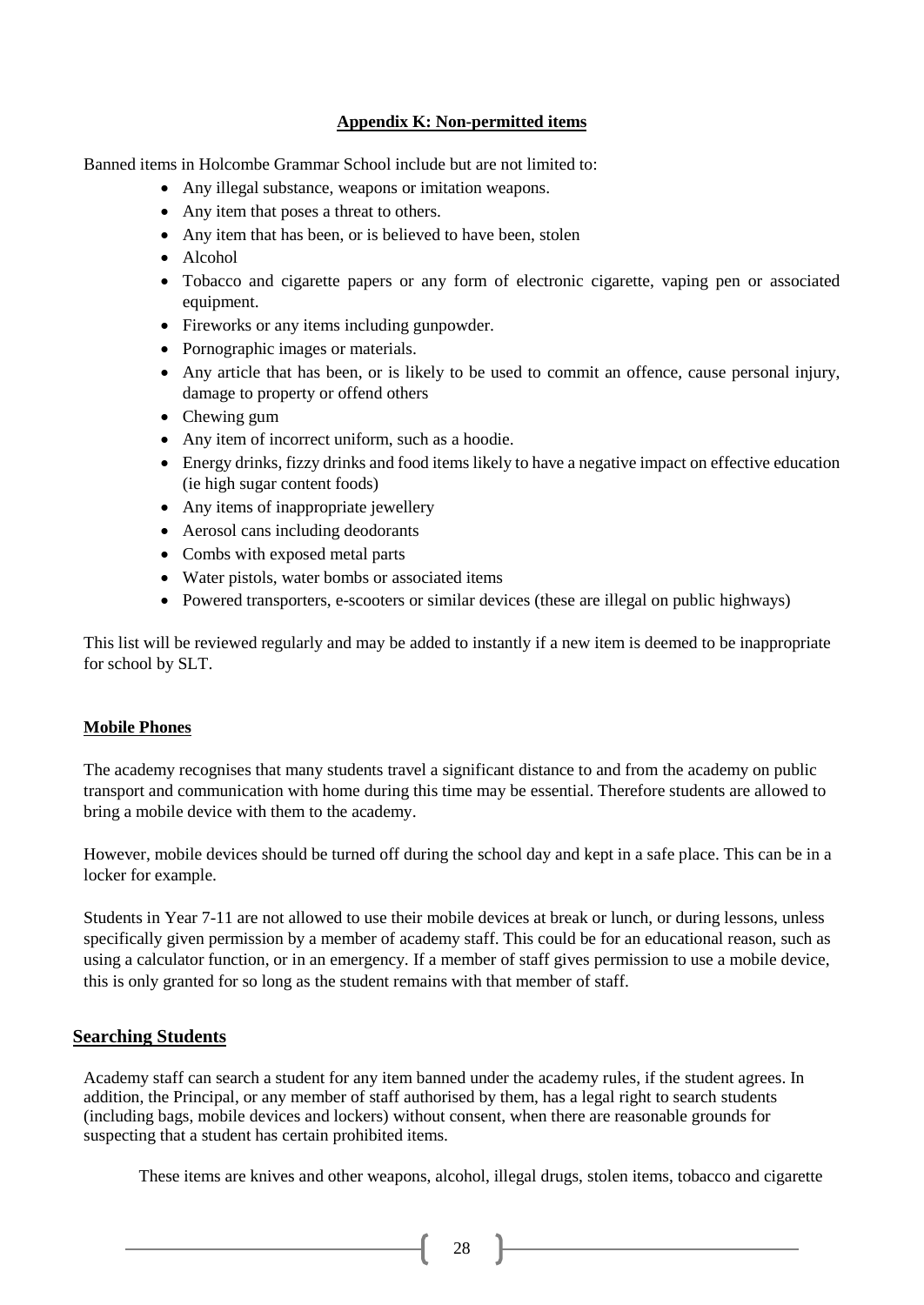papers, fireworks, pornographic images and any articles that have been or are likely to be used to commit an offence, cause personal injury or damage to property.

The Principal or delegated members of staff can search a student on academy premises or anywhere else where students are under the charge of the member of staff conducting the search, such as during an off-site educational visit. Academy staff can seize/confiscate any banned or prohibited item found as a result of a search or which they consider harmful or detrimental to academy discipline. The academy is not legally required to inform parents before the search takes place.

Members of staff can use such force as is reasonable given the circumstances when conducting a search for knives or weapons, alcohol, illegal drugs, stolen items, tobacco and cigarette papers, fireworks, pornographic images or articles that have been or could be used to commit an offence or cause harm.

#### **Confiscation of property**

The academy reserves the right to confiscate, retain or dispose of any items that it considers to be inappropriate if reasonable to do so. This may include, but is not limited to all items listed above. Mobile phones will be confiscated if used around the academy without staff permission.

Confiscated items may be retained for a period of time or until a Parent/Carer collects them. Some items may be disposed of or handed to a responsible authority such as the Police. Mobile devices will be made available to collect at the end of the school day to facilitate journeys home, unless there is a clear reason not to.

Where the person conducting the search finds an electronic device they may examine any data or files on the device if they think there is a good reason to do so. Any data or files may be erased if necessary.

Weapons, knives and extreme or child pornography must always be handed over to the police, otherwise it is for the academy to decide if and when to return a confiscated item.